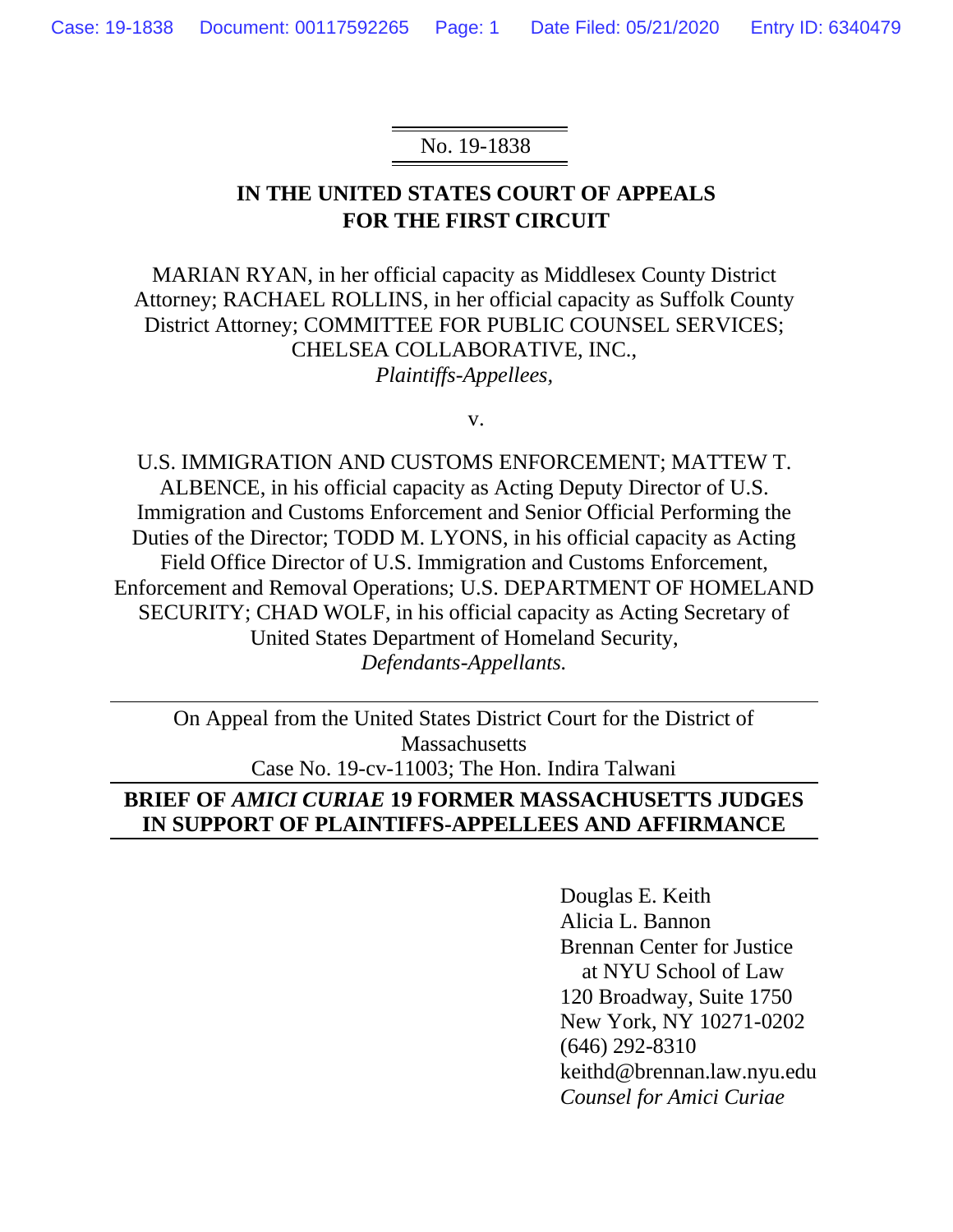# **TABLE OF CONTENTS**

<span id="page-1-0"></span>

| ICE Courthouse Enforcement Deters Members of Immigrant Communities<br>Ι.                                                                           |  |
|----------------------------------------------------------------------------------------------------------------------------------------------------|--|
| A. ICE Arrests in State Courts Have Had a Broad Chilling Effect on                                                                                 |  |
| B. Even When the Parties to a Case Appear in Court, the Presence of ICE<br>Deters Witnesses from Appearing and Affects Case Outcomes12             |  |
| II. ICE Courthouse Enforcement Prevents State Judiciaries from Administering                                                                       |  |
| A. ICE Arrests Have Disrupted and Delayed Court Proceedings16                                                                                      |  |
| B. ICE Enforcement Interferes with State Judicial Administration by Pulling<br>State Court and Court-Adjacent Employees into Enforcement Actions18 |  |
| C. ICE's Presence Has Led to a Generally Chaotic, at Times Violent,<br>Atmosphere Inside Courthouses, Undermining Safety and Interfering           |  |
| III. ICE Courthouse Enforcement Threatens the Public Trust Courts Depend on                                                                        |  |
|                                                                                                                                                    |  |
|                                                                                                                                                    |  |
| <b>CERTIFICATE OF COMPLIANCE</b>                                                                                                                   |  |
| <b>CERTIFICATE OF SERVICE</b>                                                                                                                      |  |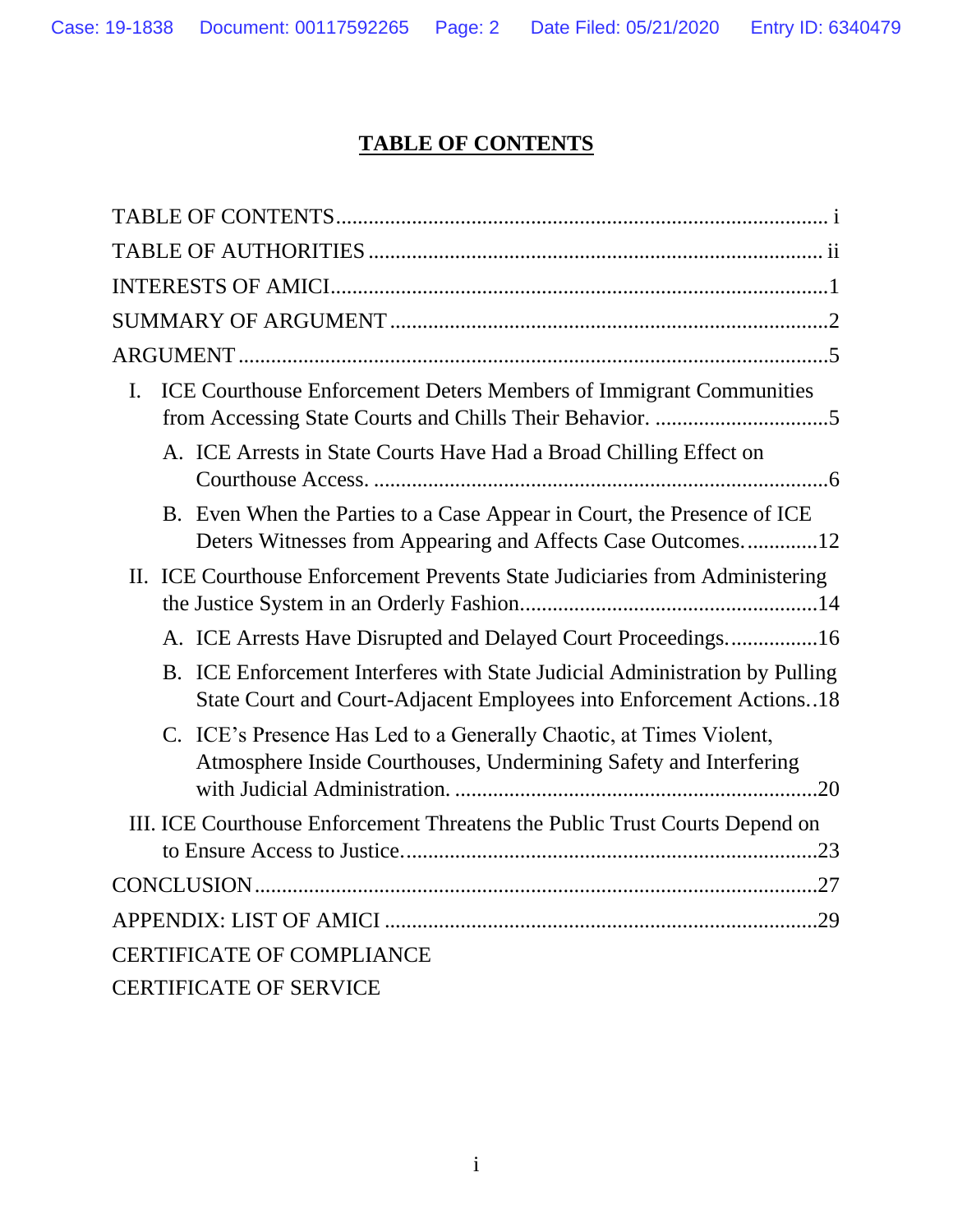## **TABLE OF AUTHORITIES**

## <span id="page-2-0"></span>**Cases**

| Christopher v. Harbury,                                                                                                                                                                                                                  |
|------------------------------------------------------------------------------------------------------------------------------------------------------------------------------------------------------------------------------------------|
| Commonwealth v. Young,                                                                                                                                                                                                                   |
| Cox v. Louisiana,                                                                                                                                                                                                                        |
| Lamb v. Schmitt,                                                                                                                                                                                                                         |
| New York v. U.S. Immigration and Customs Enforcement,                                                                                                                                                                                    |
| Richmond Newspapers, Inc. v. Virginia,                                                                                                                                                                                                   |
| United States v. Kravetz,                                                                                                                                                                                                                |
| Waller v. Georgia,                                                                                                                                                                                                                       |
| Williams-Yulee v. Florida Bar,                                                                                                                                                                                                           |
| <b>Other Authorities</b>                                                                                                                                                                                                                 |
| American Civil Liberties Union, Freezing Out Justice (2018) 16                                                                                                                                                                           |
| Amicus Letter of Massachusetts Legal Aid Organizations filed in Support of                                                                                                                                                               |
| Andrew Selsky, Oregon Panel Recommends Barring ICE From Courthouse<br>.22                                                                                                                                                                |
| Angela Irvine, Ph. D. et al., The Chilling Effect of ICE Courthouse Arrests: How<br>Immigration and Customs Enforcement (ICE) Raids Deter Immigrants from<br>Attending Child Welfare, Domestic Violence, Adult Criminal, and Youth Court |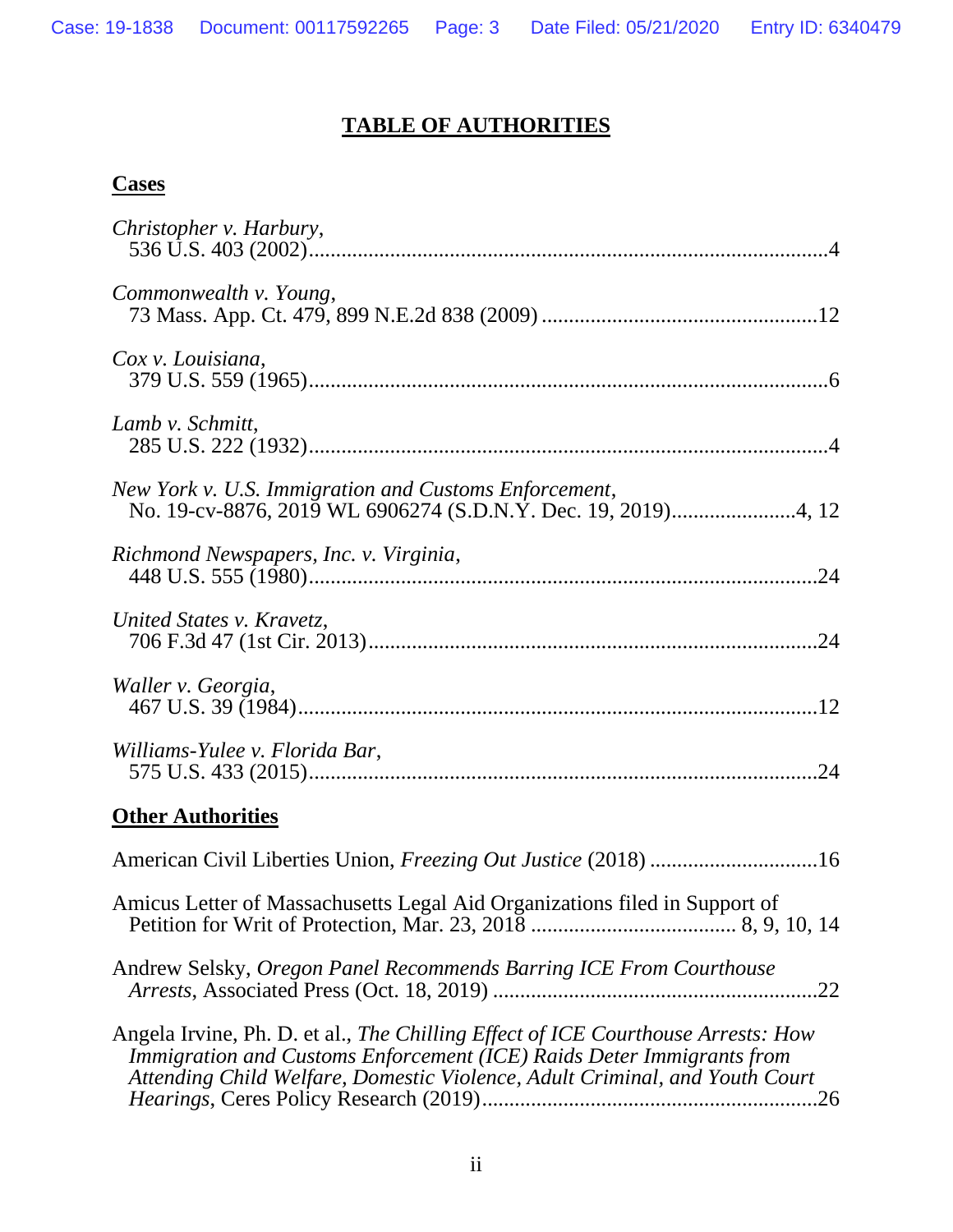| Annual Report on the State of the Massachusetts Court System, Fiscal Year 2019                                                                              |
|-------------------------------------------------------------------------------------------------------------------------------------------------------------|
| Cameron Knight, Ohio Judge Uses a Hunch to Call ICE on Undocumented<br>Defendants: 'Haven't Got One Wrong Yet', USA Today (Jan. 26, 2020)<br>.26            |
| Chantal Da Silva, Pennsylvania Judge Calls ICE to Arrest Couples On Their<br>.26                                                                            |
| Chief Justice of the California Supreme Court Tani G. Cantil-Sakauye, opinion,<br>California Chief Justice: The Courthouse Is Not the Place for Immigration |
| Chris Henry, Man Arrested By ICE Outside Kitsap Courthouse Free on Bail,                                                                                    |
| Cora Engelbrecht, Few Immigrants Are Reporting Domestic Abuse. Police Blame                                                                                 |
| Edmund H. Mahony, Marshal Fired After Standoff Between Activists and ICE<br>Agents at Derby Courthouse, Hartford Courant (Jan. 27, 2020)21                  |
| E-mail from Chief Criminal Judge Andrew R. Erwin to WSH-Judges, et al. (June                                                                                |
| Evangeline M. Chan, opinion, Government Immigration Policies Are Harming                                                                                    |
| Gustavo Solis, Fewer Immigrants Apply for Special Visa Reserved for Crime                                                                                   |
| ICE Directive No. 11072.1, "Civil Immigration Actions Inside Courthouses," Jan.<br>$10, 2018 \dots 11, 20$                                                  |
| ICE Out of Courts Coalition, Safeguarding the Integrity of Our Courts: The Impact                                                                           |
| Immigrant Defense Project, Denied, Disappeared, and Deported: The Toll of ICE                                                                               |
| Immigrant Defense Project, The Courthouse Trap: How ICE Operations Impacted                                                                                 |
| James Queally, Fearing Deportation, Many Domestic Violence Victims Are                                                                                      |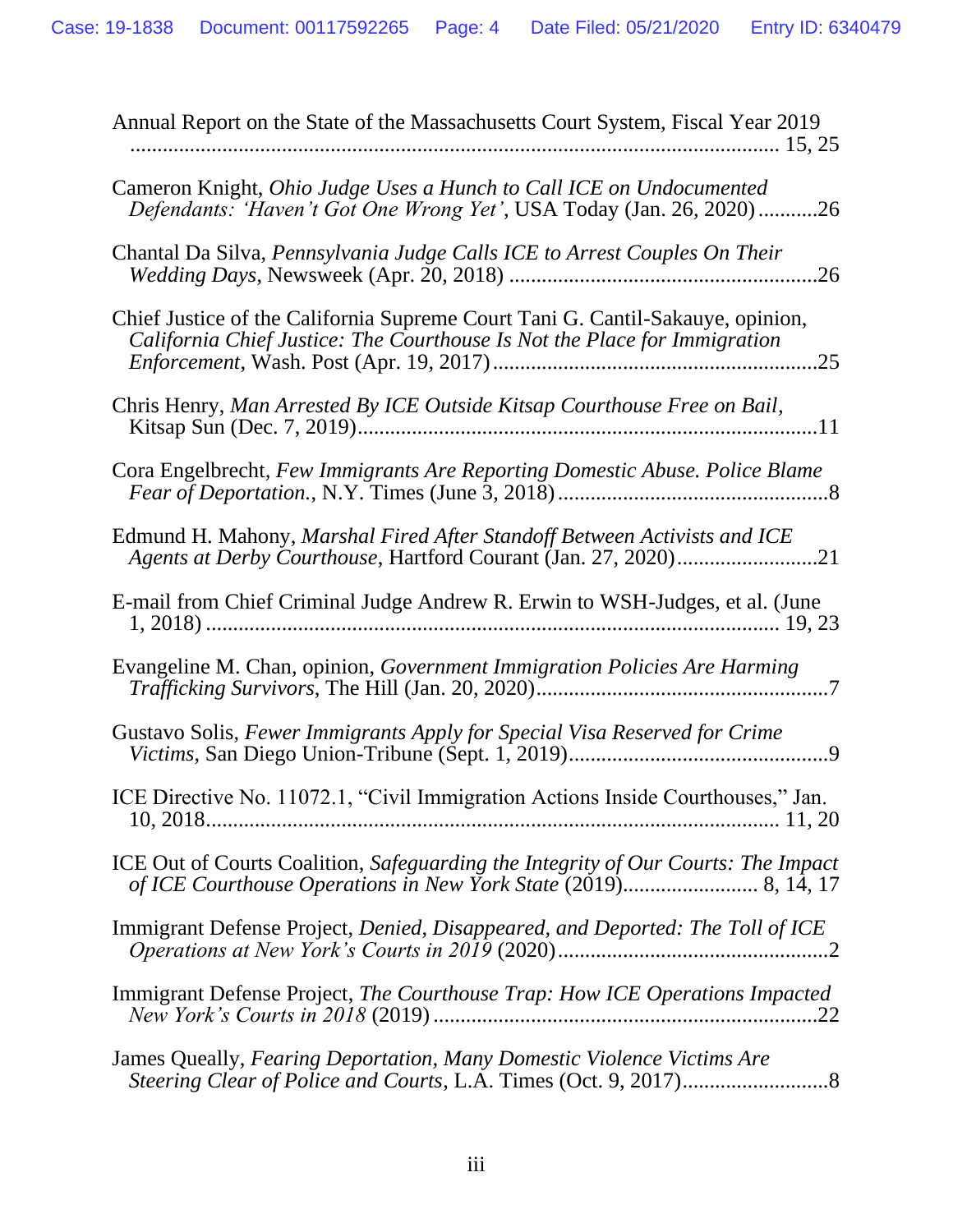| Judicial Branch of California, Fear of Immigration Crackdown May Keep Court                                                                                                                                                             |
|-----------------------------------------------------------------------------------------------------------------------------------------------------------------------------------------------------------------------------------------|
| Katie Shepherd, An ICE Agent Shoved a Lawyer While Making an Arrest at the<br>Multnomah County Courthouse, Williamette Week (Apr. 26, 2019) 22                                                                                          |
| Larry Celona et al., Why Illegal-Immigrant Criminals Are Begging to Go to Rikers                                                                                                                                                        |
| Lawyers' Committee for Civil Rights and Economic Justice, <i>Immigration</i><br>Enforcement At Massachusetts Courthouses: A Fact Sheet (2017) 3                                                                                         |
| Leonard Greene, ICE Ignoring Courthouse Guidelines to Make Arrests: Report,                                                                                                                                                             |
| Letter from Former Judges to Ronald D. Vitiello, Acting Director, U.S.                                                                                                                                                                  |
| Letter from Innovation Law Lab to Chief Justice Martha L. Walters, Oregon                                                                                                                                                               |
| Letter from Innovation Law Lab, ACLU of Oregon, and Stoll Berne to Bruce                                                                                                                                                                |
| Letter from Martha L. Walters, Chief Justice of the State of Oregon, to Bryan S.<br>Wilcox, Acting Field Office Director for ICE Enforcement & Removal                                                                                  |
| Letter from Massachusetts Supreme Judicial Court Chief Justice Ralph D. Gants<br>and Trial Court Chief Justice Paula M. Carey to Acting Field Office Director                                                                           |
| Letter from Members of Congress to Hon. Jeh Johnson, Secretary of the U.S. Dep't                                                                                                                                                        |
| Letter from Paula M. Carey, Chief Justice of the Trial Court, Commonwealth of<br>Massachusetts, to Matthew Etre, ICE Special Agent in Charge, Feb. 23, 2017,<br>Ryan v. U.S. Immigration and Customs Enforcement, No. 1:19-cv-11003-IT, |
| Letter from Thomas A. Balmer, Chief Justice of the State of Oregon, to U.S.<br>Attorney General Jeff Sessions and Hon. John F. Kelly, Apr. 6, 2017 16                                                                                   |
| Michael L. Buenger, The Challenge of Funding State Courts in Tough Fiscal                                                                                                                                                               |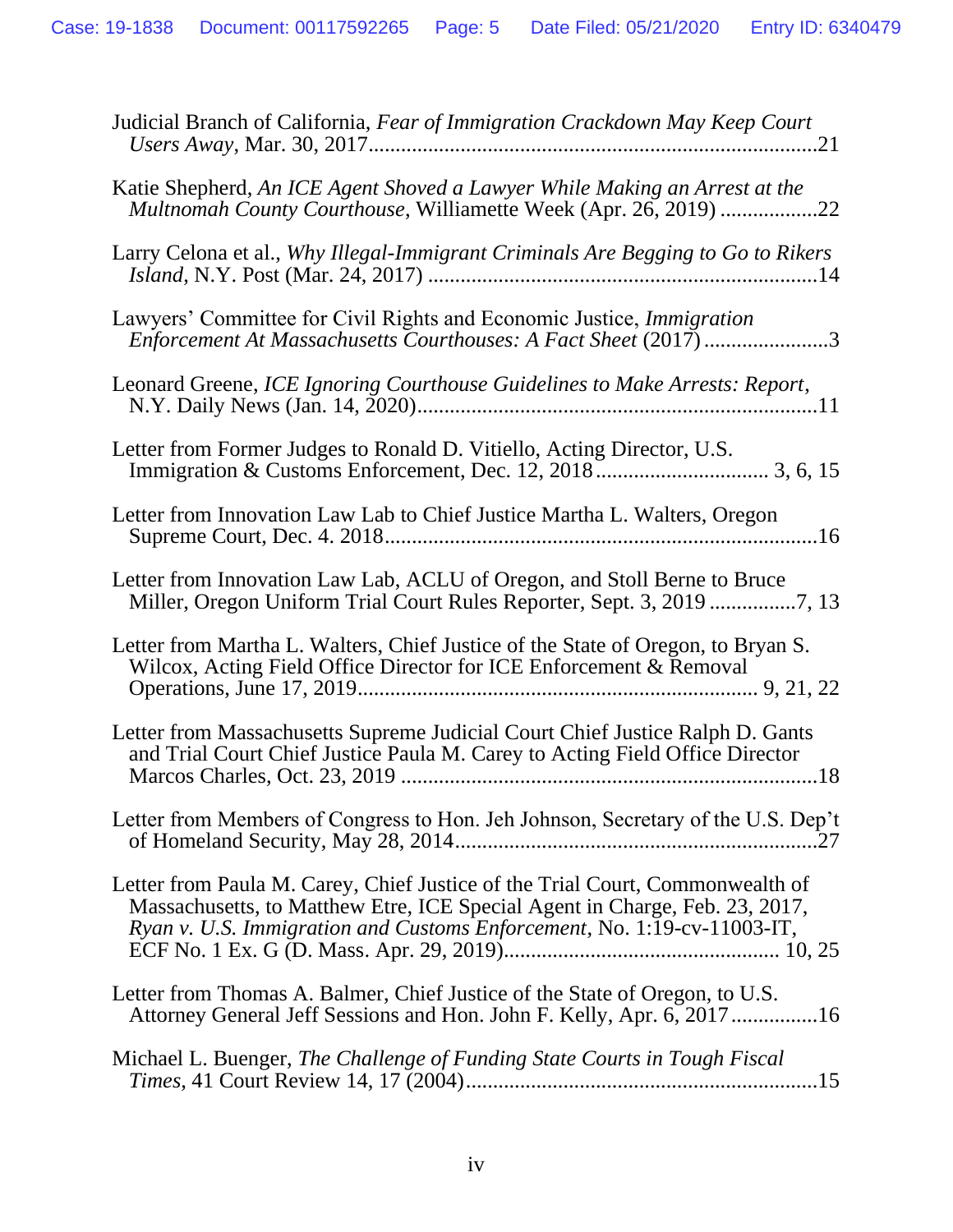| Northeastern University School of Law, Immigrant Justice Clinic, <i>Blocking the</i><br>Courthouse Doors: ICE Enforcement at Massachusetts Courthouses and Its     |
|--------------------------------------------------------------------------------------------------------------------------------------------------------------------|
| Sarah Plake, ICE Arrests KC Mom Outside of Child Custody Hearing, 41 KSHB                                                                                          |
| Scott Weiner and George Gascon, opinion, Now Immigrants Are Being Harassed<br>on the Witness Stand in California Courtrooms, Sacramento Bee (May 7, 2018)          |
| Sheller Center for Social Justice at Temple University Beasley School of Law,<br>Obstructing Justice: The Chilling Effect of ICE's Arrests of Immigrants at        |
| Stephen Rex Brown, ICE Arrests of Undocumented Immigrants at NYC<br>Courthouses Increase Again in 2018: Report, N.Y. Daily News (Jan. 27, 2019)<br>.23             |
| University of Washington Center for Human Rights, <i>Justice Compromised</i> :<br><i>Immigration Arrests at Washington State Courthouses (Oct. 16, 2019)</i><br>27 |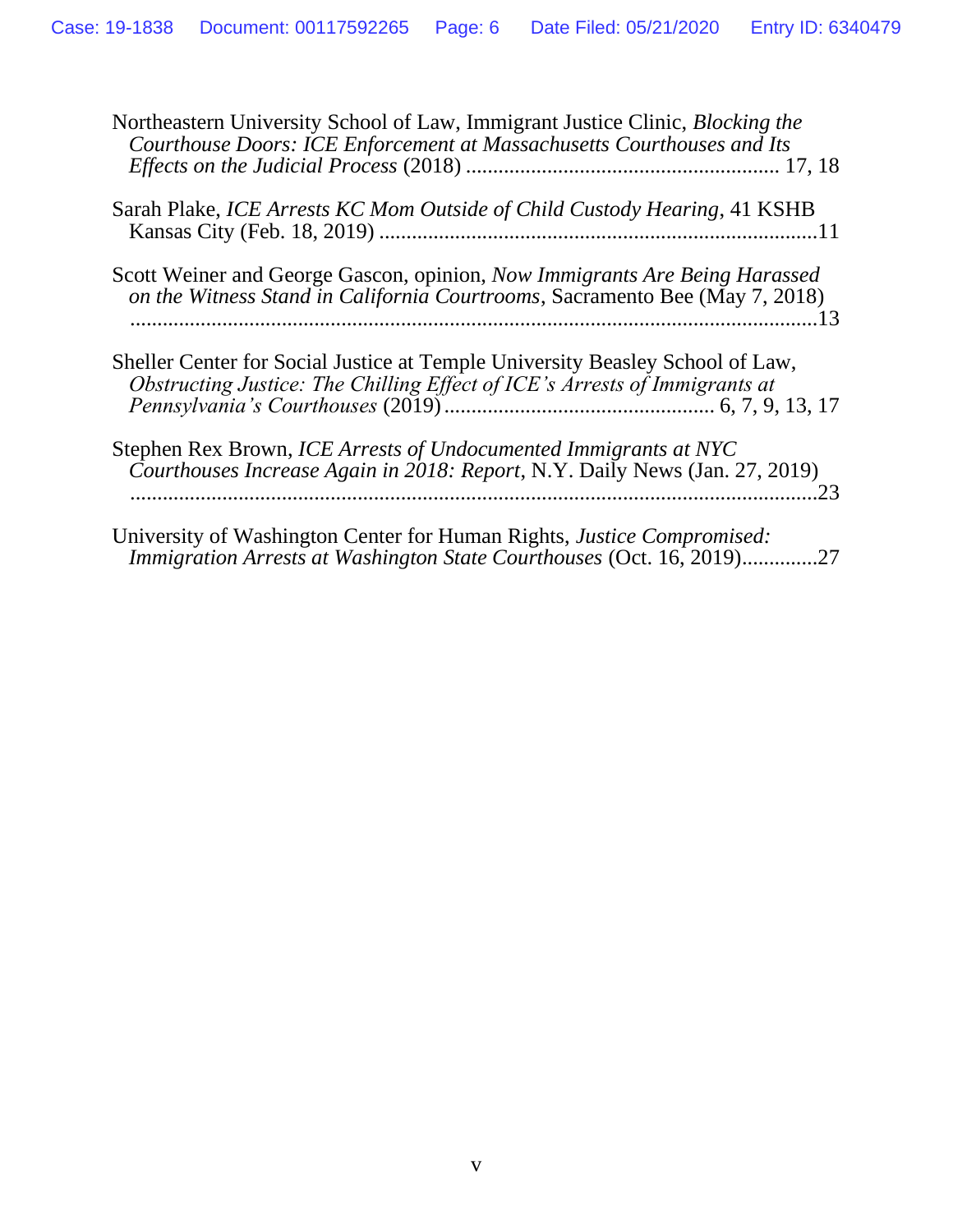#### **INTERESTS OF AMICI<sup>1</sup>**

<span id="page-6-0"></span>We are 19 former state judges and justices from Massachusetts, with more than 350 years of combined experience on the state's trial and appellate courts. We have served on the Massachusetts Supreme Judicial Court, the Appeals Court, Superior Court, District Court, Juvenile Court, and Boston Municipal Court. In these roles we have seen and taken on the judicial branch's challenging task of administering the state's justice system daily, and we have sought to foster and expand access to justice in carrying out those responsibilities. Some of us have also served on the Massachusetts Access to Justice Commission, a body tasked with understanding and reducing the barriers faced by members of Massachusetts' communities in accessing justice in our courts. A full list of amici is provided in the Appendix.

As former judges and justices, we know first-hand how the presence and actions of Immigration and Customs Enforcement (ICE) are likely to affect Massachusetts' judges and the day-to-day operations of its courthouses. Based on our experience, informed by how courthouse enforcement has manifested across

<sup>&</sup>lt;sup>1</sup> Pursuant to Fed. R. App. P. 29(a)(4), counsel for amici certify that amici and their counsel authored this brief in its entirety and that no party or its counsel, nor any other person or entity other than amici or their counsel, made a monetary contribution to this brief's preparation or submission. All parties consented to the filing of this brief. This brief does not purport to convey the position of NYU School of Law.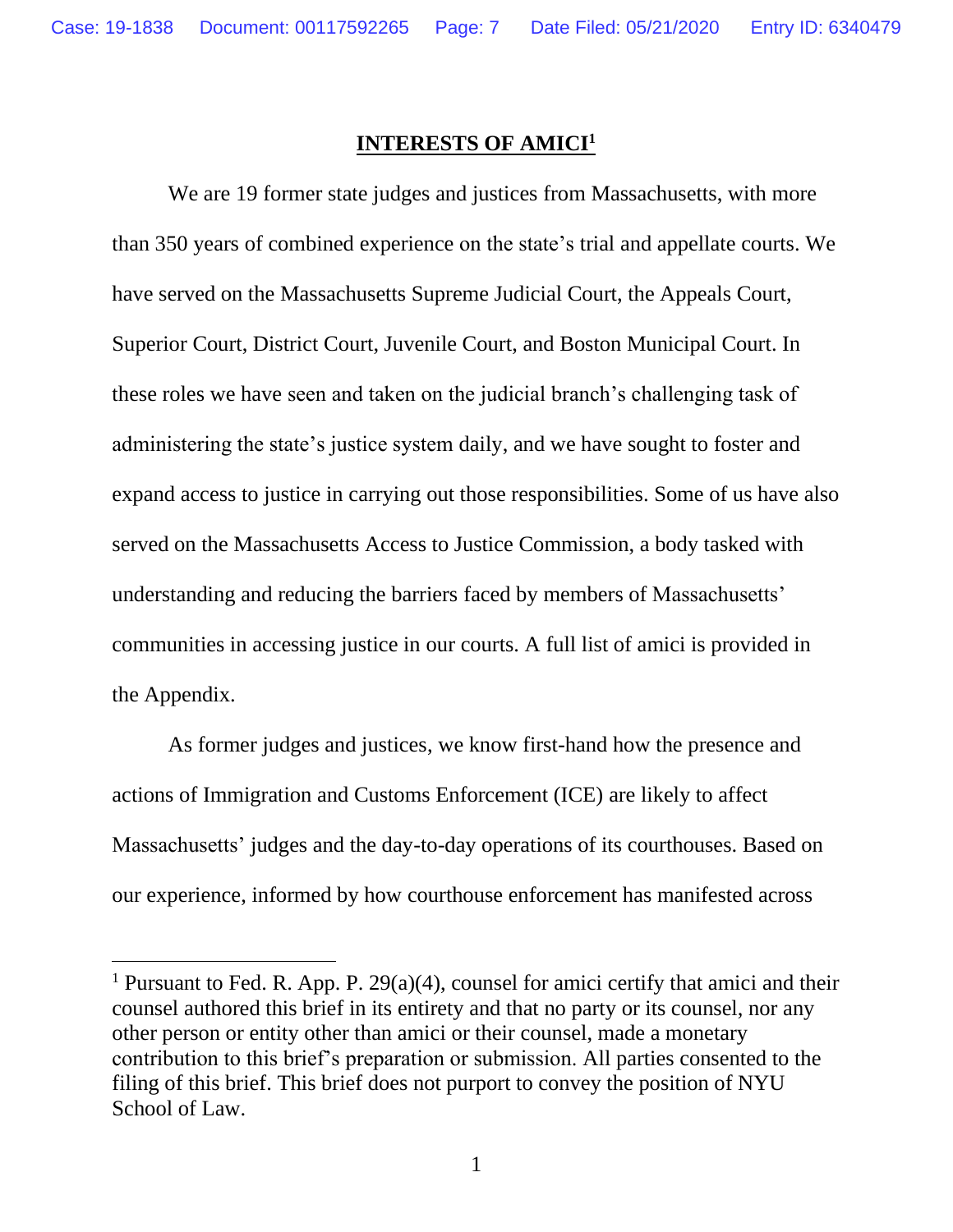the country, we write to detail how courthouse arrests by ICE are incompatible with the judiciary's responsibility to ensure courthouse access, maintain orderly and efficient dockets and courthouses, and safeguard the public's trust in its courts.

#### **SUMMARY OF ARGUMENT**

<span id="page-7-0"></span>For courts to fully serve their communities, broad access to justice is vital. One essential element of access is that anyone who walks through the courthouse doors to seek relief, protection, or to defend themselves will feel safe doing so. Beginning in 2017, however, there has been a substantial increase in ICE officers making civil immigration arrests of persons appearing in state courts. Reports suggest that there has been more than a ten-fold increase in the frequency of these arrests in some jurisdictions. 2 In 2017 alone, federal immigration officers conducted immigration enforcement in or near at least 24 state courthouses in

<sup>2</sup> Immigrant Defense Project, *Denied, Disappeared, and Deported: The Toll of ICE Operations at New York's Courts in 2019*, at 6 (2020), https://www.immigrantdefenseproject.org/wp-content/uploads/Denied-Disappeared-Deported-FINAL.pdf.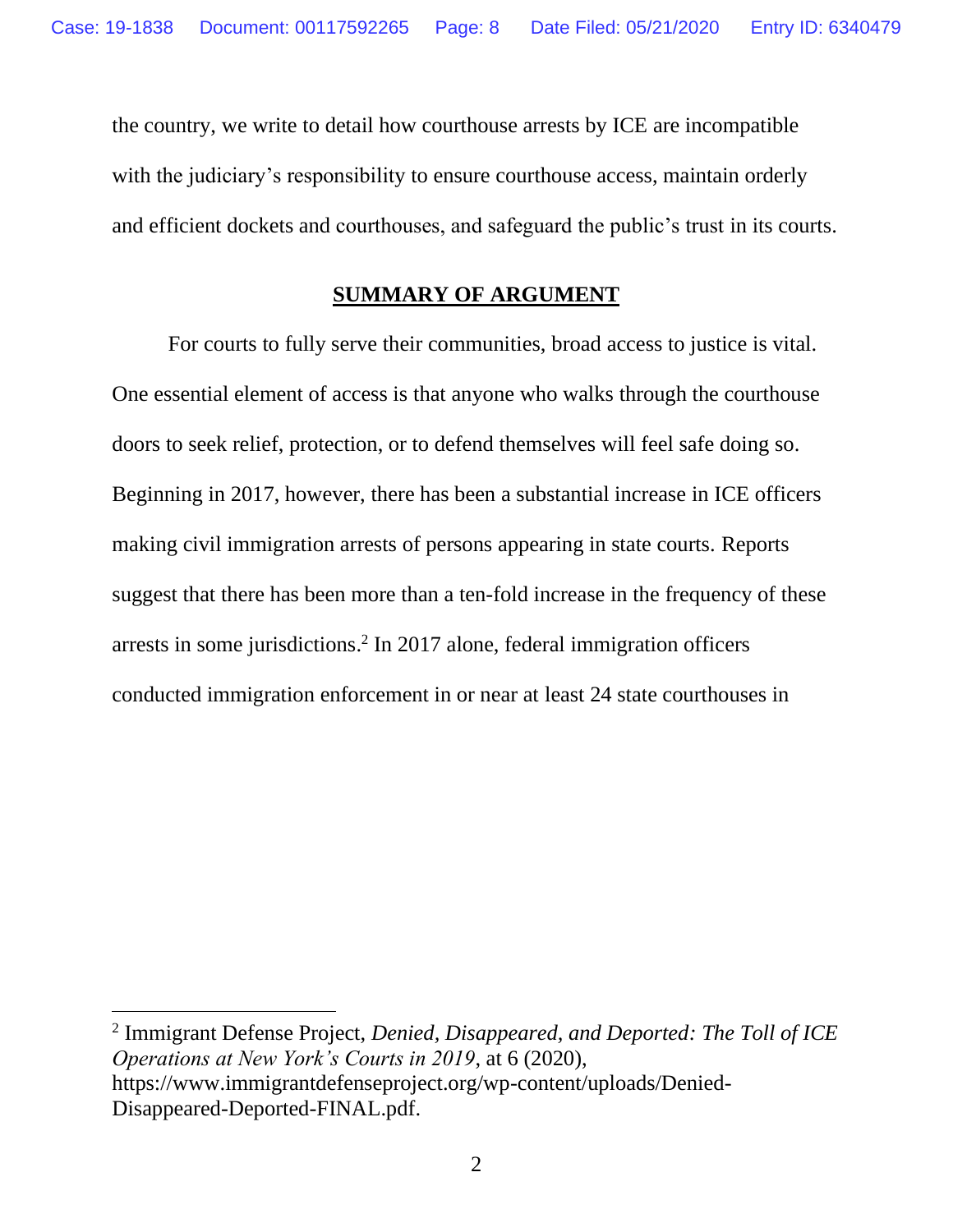Massachusetts.<sup>3</sup> Nationally, ICE officers have made civil immigration arrests at courts in more than twenty states. 4

The examples in this brief, drawn from within Massachusetts and across the country, are illustrative of the intolerable harm courthouse immigration arrests pose to the Massachusetts justice system. First, courthouse immigration enforcement has made courthouses places to fear for many members of immigrant communities, leading many individuals to avoid courthouses altogether or limit their interaction with courts. This chilling effect harms both the individuals who have lost opportunities to seek justice and protection in the courts, as well as the justice system as a whole, which faces the challenge of delivering justice and ensuring public safety without the full participation of the communities it serves.

The manner in which ICE officers have conducted courthouse arrests has also at times created an atmosphere of chaos and confusion in courthouses. By removing individuals immediately prior to, or in the middle of, proceedings, and

<sup>3</sup> Lawyers' Committee for Civil Rights and Economic Justice, *Immigration Enforcement At Massachusetts Courthouses: A Fact Sheet* 3 (2017), http://lawyersforcivilrights.org/wp-content/uploads/2017/11/Immigration-Enforcement-at-Massachusetts-Courthouses-FINAL-FOR-PUBLIC-RELEASE.pdf.

<sup>4</sup> Letter from Former Judges to Ronald D. Vitiello, Acting Director, U.S. Immigration & Customs Enforcement, Dec. 12, 2018, at 1, https://www.scribd.com/document/395488473/Letter-From-Former-Judges-Courthouse-Immigration-Arrests ("Former Judges' Letter").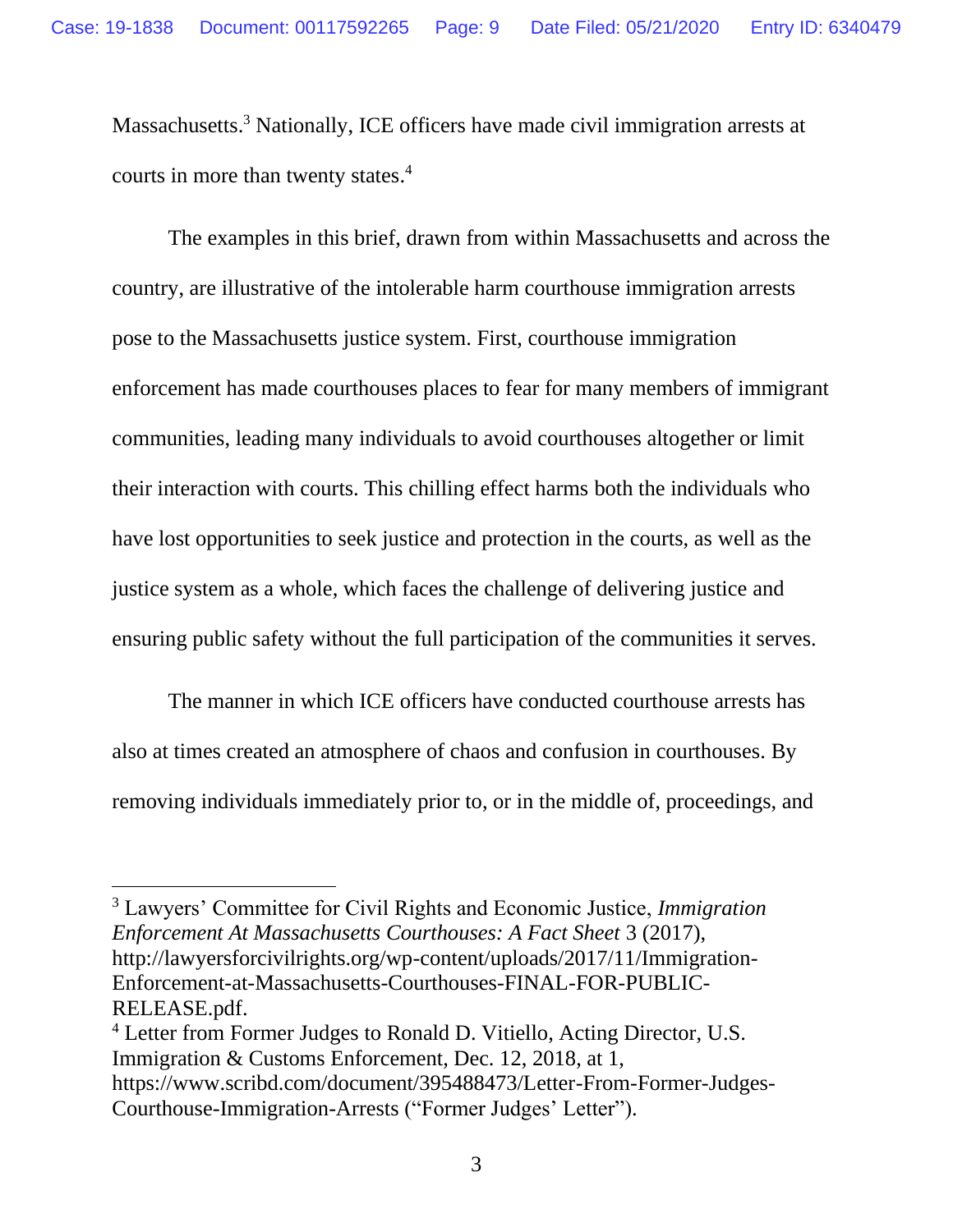engaging in physical altercations while court is in session, ICE officers have disrupted the order and compromised the safety essential to effectively and efficiently conduct the business of state courts.

Finally, ICE's use of state judicial branch resources to further federal immigration enforcement undermines the public's trust in the judicial branch. The judiciary depends on this trust to encourage public participation in the justice system as victims, defendants, witnesses, and jurors. This trust is essential to encouraging participation in programs designed to expand access to, and improve the quality of, the justice the judicial branch delivers.

Appellees' claims under the Administrative Procedure Act and the United States Constitution are grounded in longstanding legal principles ensuring courthouse access so that the public may have "an opportunity to seek justice," so that courts may "function properly," and so that states may administer their own judicial systems. *See New York v. U.S. Immigration and Customs Enforcement*, No. 19-cv-8876, 2019 WL 6906274, at \*10, \*12 (S.D.N.Y. Dec. 19, 2019). <sup>5</sup> For the

<sup>5</sup> *See also Christopher v. Harbury*, 536 U.S. 403, 412-15 (2002) (discussing the several constitutional provisions on which courthouse access claims rest, and concluding that courts have viewed the right to courthouse access as a necessary corollary of the underlying right plaintiffs seek to enforce); *Lamb v. Schmitt*, 285 U.S. 222, 225 (1932) ("The general rule that witnesses, suitors, and their attorneys, while in attendance in connection with the conduct of one suit, are immune from service of process in another, is founded, not upon the convenience of the individuals, but of the court itself…, it proceeds upon the ground that the due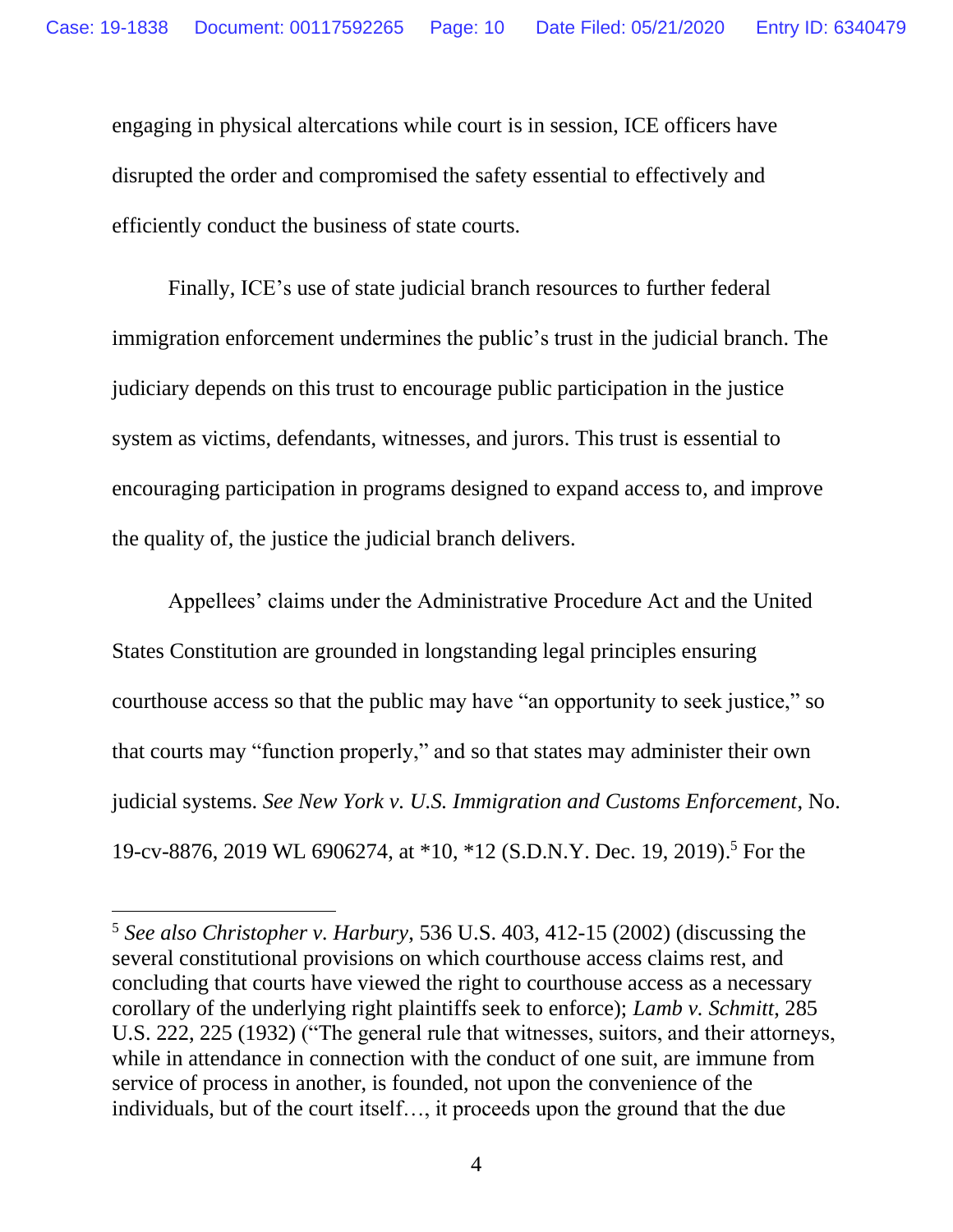above reasons, civil immigration arrests of persons appearing in court violate these principles, and this Court should uphold the preliminary injunction granted by the district court.

### **ARGUMENT**

## <span id="page-10-1"></span><span id="page-10-0"></span>**I. ICE Courthouse Enforcement Deters Members of Immigrant Communities from Accessing State Courts and Chills Their Behavior.**

Courts are supposed to be places where individuals feel safe accessing the justice system. Without this sense of safety, the public will be reluctant to access courts, courts will be unable to provide the protection and services on which communities and individuals depend, and justice will remain out of reach for many. The experiences of jurisdictions across the country, however, make clear that ICE arrests of persons attending court on official business have made courthouses places to fear for many members of immigrant communities. As a result, individuals crucial to the proper functioning of the criminal and civil justice systems – including defendants, plaintiffs, victims, and witnesses – are avoiding courthouses and withdrawing from the justice system. "Judges simply cannot do

administration of justice requires that a court shall not permit interference with the progress of a cause pending before it,…which would prevent, or the fear of which might tend to discourage, the voluntary attendance of those whose presence is necessary or convenient to the judicial administration in the pending litigation.") (internal citations omitted).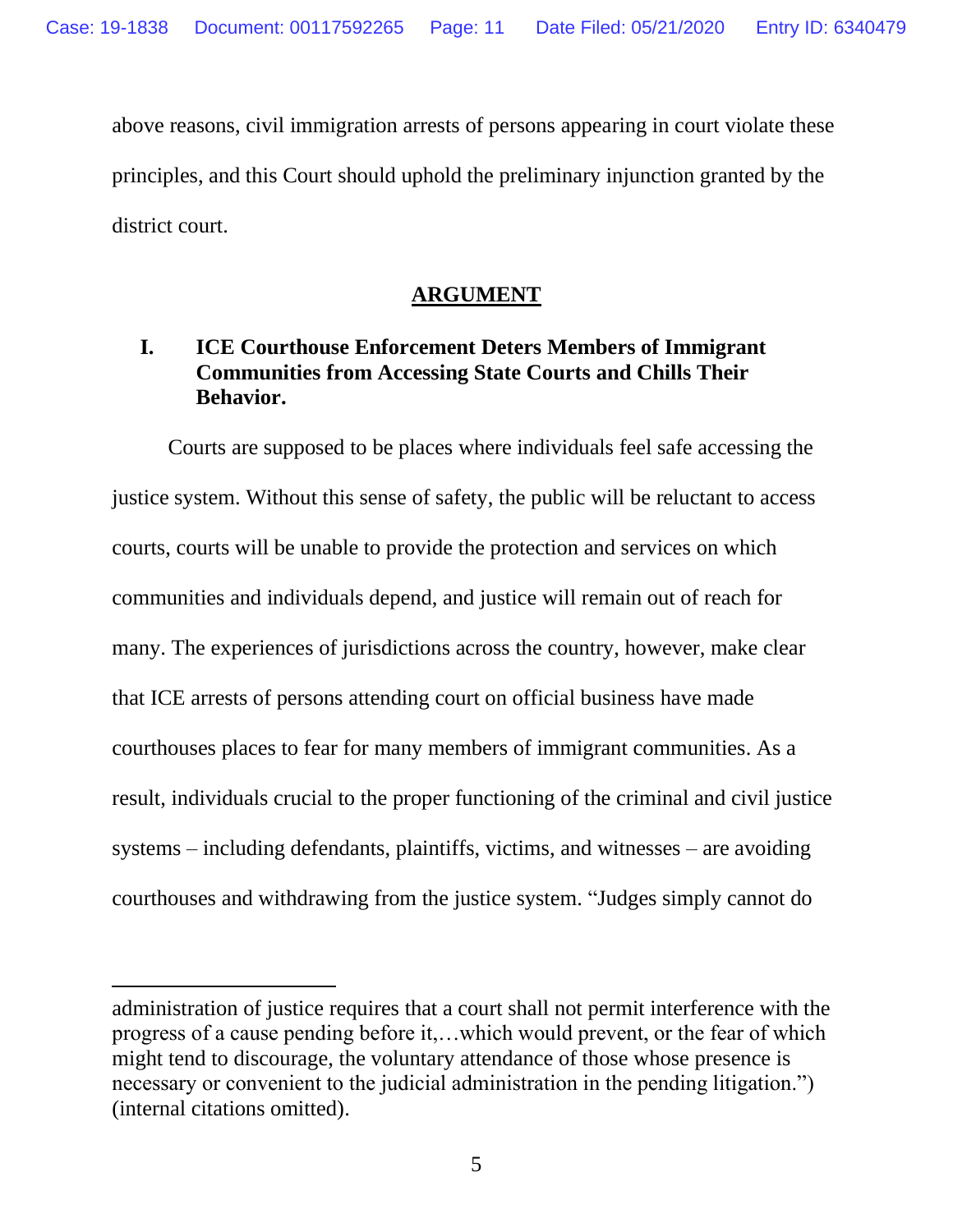their jobs – and our justice system cannot function effectively – if victims, defendants, witnesses, and family members do not feel secure in accessing the courthouse."<sup>6</sup> The chilling effect of ICE's presence undermines the judicial branch's ability to provide justice to the communities it is supposed to serve.

#### <span id="page-11-0"></span>**A. ICE Arrests in State Courts Have Had a Broad Chilling Effect on Courthouse Access.**

We understand intimately that the primary responsibility of state judges is to serve their communities and ensure that the state's justice system both appears to be, and is in fact, open to all. More broadly, we recognize that "the unhindered and untrammeled functioning of our courts is part of the very foundation of our constitutional democracy." *Cox v. Louisiana*, 379 U.S. 559, 562 (1965).

Yet, across the country, including in Massachusetts, individuals from immigrant communities, including victims of violence, have told their lawyers they are afraid of appearing in court due to the presence of ICE. Numerous surveys of lawyers and non-attorney advocates conducted over the last three years confirm the persistence of these fears. Three-quarters of lawyers and community service providers surveyed in Pennsylvania reported that clients have expressed fear of going to court, or declined to pursue a case, because of fear of ICE contact.<sup>7</sup> In a

<sup>6</sup> Former Judges' Letter, *supra* note 4.

<sup>7</sup> Sheller Center for Social Justice at Temple University Beasley School of Law, *Obstructing Justice: The Chilling Effect of ICE's Arrests of Immigrants at*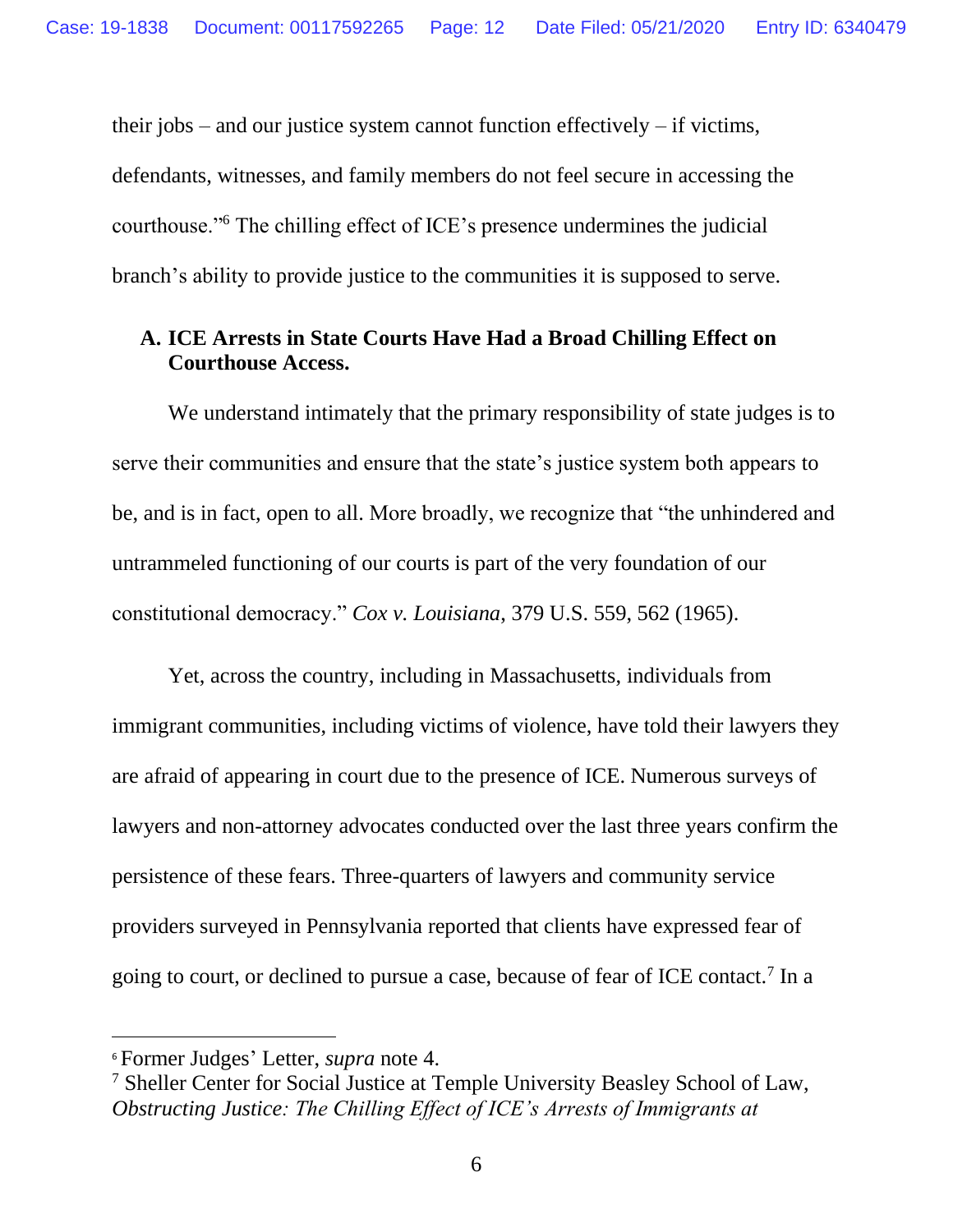2019 survey of Oregon legal service providers, every attorney surveyed reported hearing such fears directly from clients.<sup>8</sup>

Alleged perpetrators of violence have at times deliberately used ICE's presence in courthouses as a threat to dissuade their victims from seeking the protection of a court. When one survivor of human trafficking was evicted by her trafficker, her trafficker's attorney told her that if she went to court to fight the eviction, ICE would be there to deport her.<sup>9</sup> A domestic violence services agency has also reported instances of intimate partners telling survivors of violence that they will be deported if they go to court to pursue an order of protection.<sup>10</sup> The resulting fear has translated into the filing of fewer cases on behalf of these survivors of violence. In Massachusetts, for example, "[a]dvocates have reported

*Pennsylvania's Courthouses* 9 (2019),

https://www2.law.temple.edu/csj/publication/obstructing-justice-the-chillingeffect-of-ices-arrests-of-immigrants-at-pennsylvanias-courthouses/ ("Obstructing Justice").

<sup>8</sup> Letter from Innovation Law Lab, ACLU of Oregon, and Stoll Berne to Bruce Miller, Oregon Uniform Trial Court Rules Reporter, Sept. 3, 2019, at 6, https://aclu-

or.org/sites/default/files/field\_documents/utcr\_proposal\_re\_ice\_courthouses.pdf. <sup>9</sup> Evangeline M. Chan, opinion, *Government Immigration Policies Are Harming Trafficking Survivors*, The Hill (Jan. 20, 2020),

https://thehill.com/opinion/immigration/479034-government-immigration-policiesare-harming-trafficking-survivors.

<sup>10</sup> Obstructing Justice, *supra* note 7, at 10.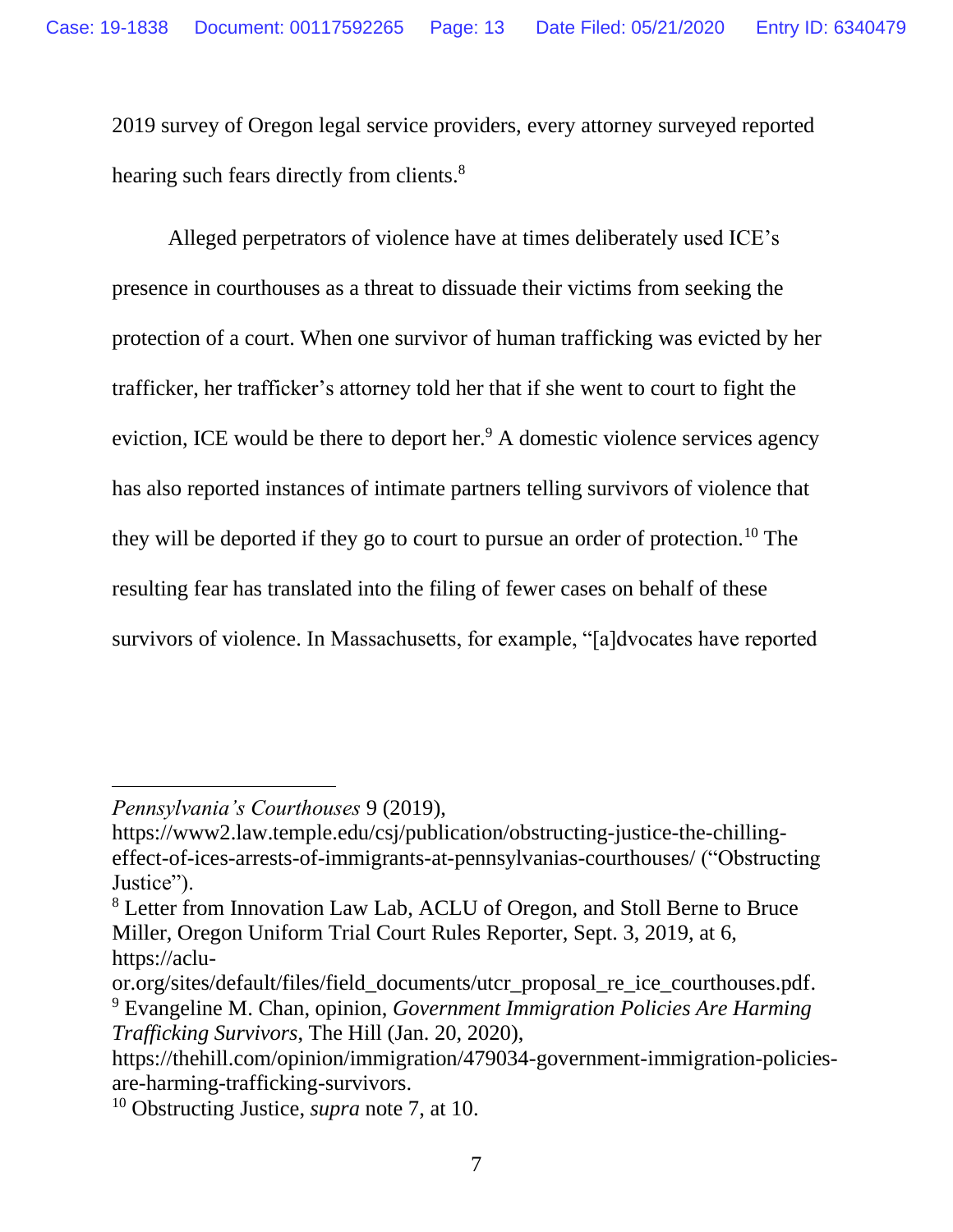immigrant clients…are so afraid of encountering ICE that they choose to let [209A Abuse Prevention Orders] expire, or forego seeking a 209A order entirely."<sup>11</sup>

Fears stemming from ICE's presence have measurably harmed the ability of our courts to serve immigrant communities. Numerous metrics indicate that, across the country, members of immigrant communities are avoiding courts. Court systems and law enforcement agencies have reported declines in reports of domestic violence and requests for protective orders among immigrant communities. <sup>12</sup> New York's court system also reported a decline in participation in problem-solving courts, with 10 percent fewer foreign-born clients seeking assistance in the state's Family Justice Centers in 2017 as compared to 2016.<sup>13</sup> Use

<sup>12</sup> *See, e.g.*, James Queally, *Fearing Deportation, Many Domestic Violence Victims Are Steering Clear of Police and Courts*, L.A. Times (Oct. 9, 2017), http://www.latimes.com/local/lanow/la-me-ln-undocumented-crime-reporting-20171009-story.html; Cora Engelbrecht, *Few Immigrants Are Reporting Domestic Abuse. Police Blame Fear of Deportation.*, N.Y. Times (June 3, 2018), https://www.nytimes.com/2018/06/03/us/immigrants-houston-domesticviolence.html; ICE Out of Courts Coalition, *Safeguarding the Integrity of Our Courts: The Impact of ICE Courthouse Operations in New York State* 22 (2019) ("Safeguarding Report"), https://www.immigrantdefenseproject.org/wpcontent/uploads/Safeguarding-the-Integrity-of-Our-Courts-Final-Report.pdf (analyzing data from the New York State Unified Court System showing a general decline in the issuance of orders of protection against intimate partners and family members at the same time ICE increased its presence in New York courthouses). <sup>13</sup> Safeguarding Report, *supra* note 12, at 23.

<sup>&</sup>lt;sup>11</sup> Amicus Letter of Massachusetts Legal Aid Organizations filed in Support of Petition for Writ of Protection, Mar. 23, 2018, at 10 ("Mass. Legal Aid Amicus Letter"), https://dovema.org/wp-content/uploads/2018/03/Final-Amicus-Letter-SIGNED-3-23-2018.pdf.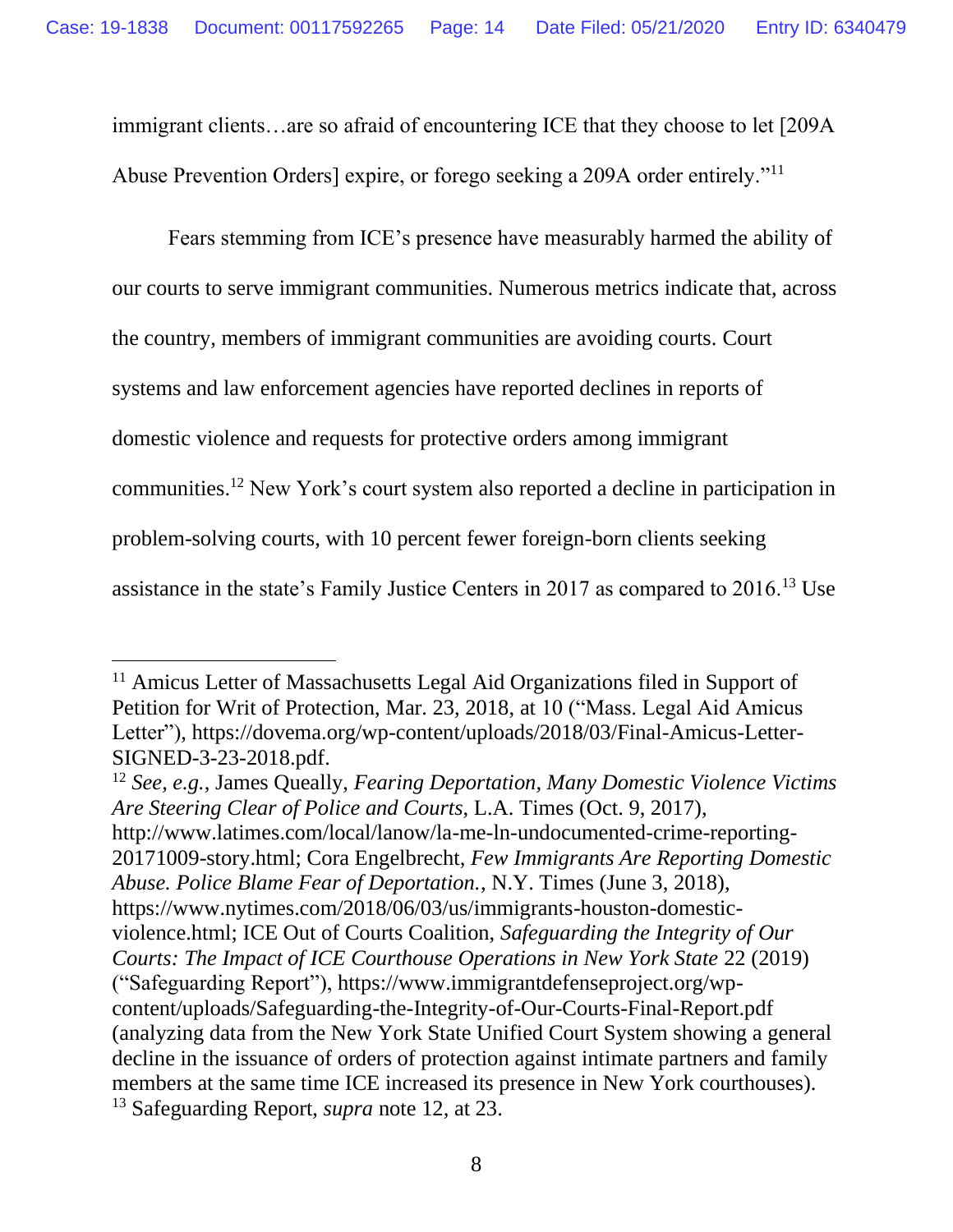of the federal government's U-visa program, which provides visas to noncitizens who have been victims of crimes and cooperate in the investigation of those crimes, as certified by state or federal judges, law enforcement officers, or prosecutors, has also declined for the first time in its 10-year existence.<sup>14</sup>

ICE's courthouse presence has had a similar impact on individuals who otherwise would look to the justice system to vindicate rights related to housing, employment, and child custody.<sup>15</sup> For example, the Chief Justice of the Oregon Supreme Court informed ICE that its presence is "affecting community members' willingness to participate in judicial proceedings, including... responding to eviction notices."<sup>16</sup> In Pennsylvania, civil legal services attorneys surveyed reported a 35 percent decline in undocumented immigrants seeking assistance with wage theft cases.<sup>17</sup> The Chief Justice of the Trial Court in Massachusetts warned ICE in a 2017 letter that "individuals who currently come to our Courts to help

<sup>14</sup> Gustavo Solis, *Fewer Immigrants Apply for Special Visa Reserved for Crime Victims*, San Diego Union-Tribune (Sept. 1, 2019),

https://www.sandiegouniontribune.com/news/immigration/story/2019-08-31/uvisa-decline-story.

<sup>15</sup> *See generally* Mass. Legal Aid Amicus Letter, *supra* note 11.

<sup>&</sup>lt;sup>16</sup> Letter from Martha L. Walters, Chief Justice of the State of Oregon, to Bryan S. Wilcox, Acting Field Office Director for ICE Enforcement & Removal Operations, June 17, 2019 ("Walters Letter"), https://innovationlawlab.org/wpcontent/uploads/2019/07/ICE-Letter-to-Wilcox.pdf.

<sup>17</sup> Obstructing Justice, *supra* note 7, at 10.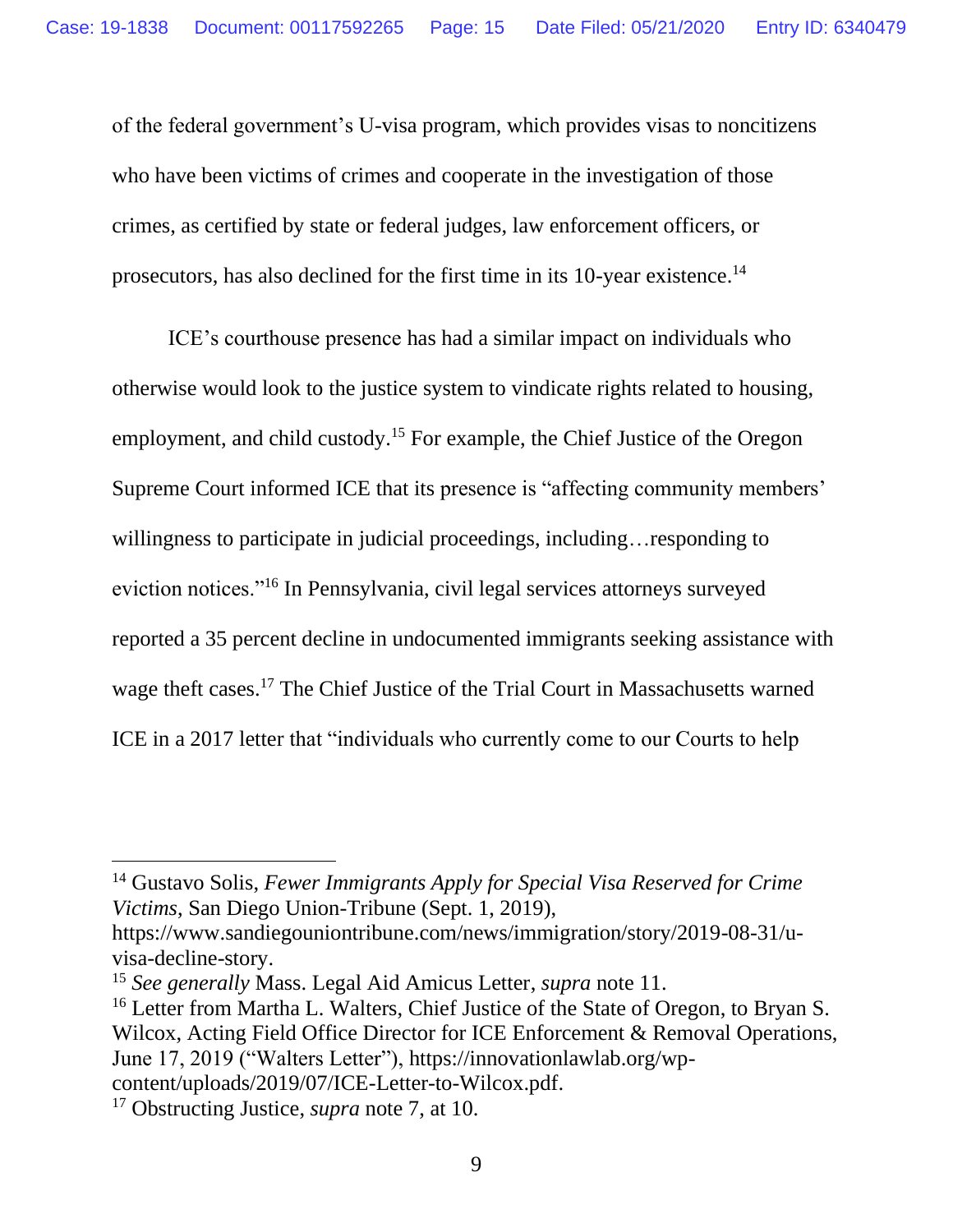themselves or a loved one in obtaining a civil commitment for detox or treatment will be reluctant to come forward if they fear immigration consequences."<sup>18</sup>

The fear of encountering ICE in Massachusetts' courts is so powerful and widespread that the state's legal service providers have changed the way they serve their clients, incorporating new strategies aimed at avoiding court. For example, Appellee Chelsea Collaborative, a community-based service provider, reports that it has expended great time and resources establishing extra-judicial dispute resolution programs. Vega Decl. ¶¶ 15-21 (Joint Appendix ("JA") 165-67). These programs serve persons suffering from harms including consumer fraud and wage theft, but who refuse to appear in court despite being advised that they could seek court intervention. *Id*. Other service providers have avoided asking courts to waive fees for indigent clients "where the process of getting court fees waived requires a court appearance for a vulnerable client who fears exposure to ICE."<sup>19</sup>

In its January 2018 directive formalizing its policy regarding courthouse arrests, ICE said that its officers would "generally avoid" specialty courts and "areas within courthouses that are dedicated to non-criminal (e.g., family court,

<sup>18</sup> Letter from Paula M. Carey, Chief Justice of the Trial Court, Commonwealth of Massachusetts, to Matthew Etre, ICE Special Agent in Charge, Feb. 23, 2017, *Ryan v. U.S. Immigration and Customs Enforcement*, No. 1:19-cv-11003-IT, ECF No. 1 Ex. G (D. Mass. Apr. 29, 2019) ("Carey Letter").

<sup>19</sup> Mass. Legal Aid Amicus Letter, *supra* note 11, at 13.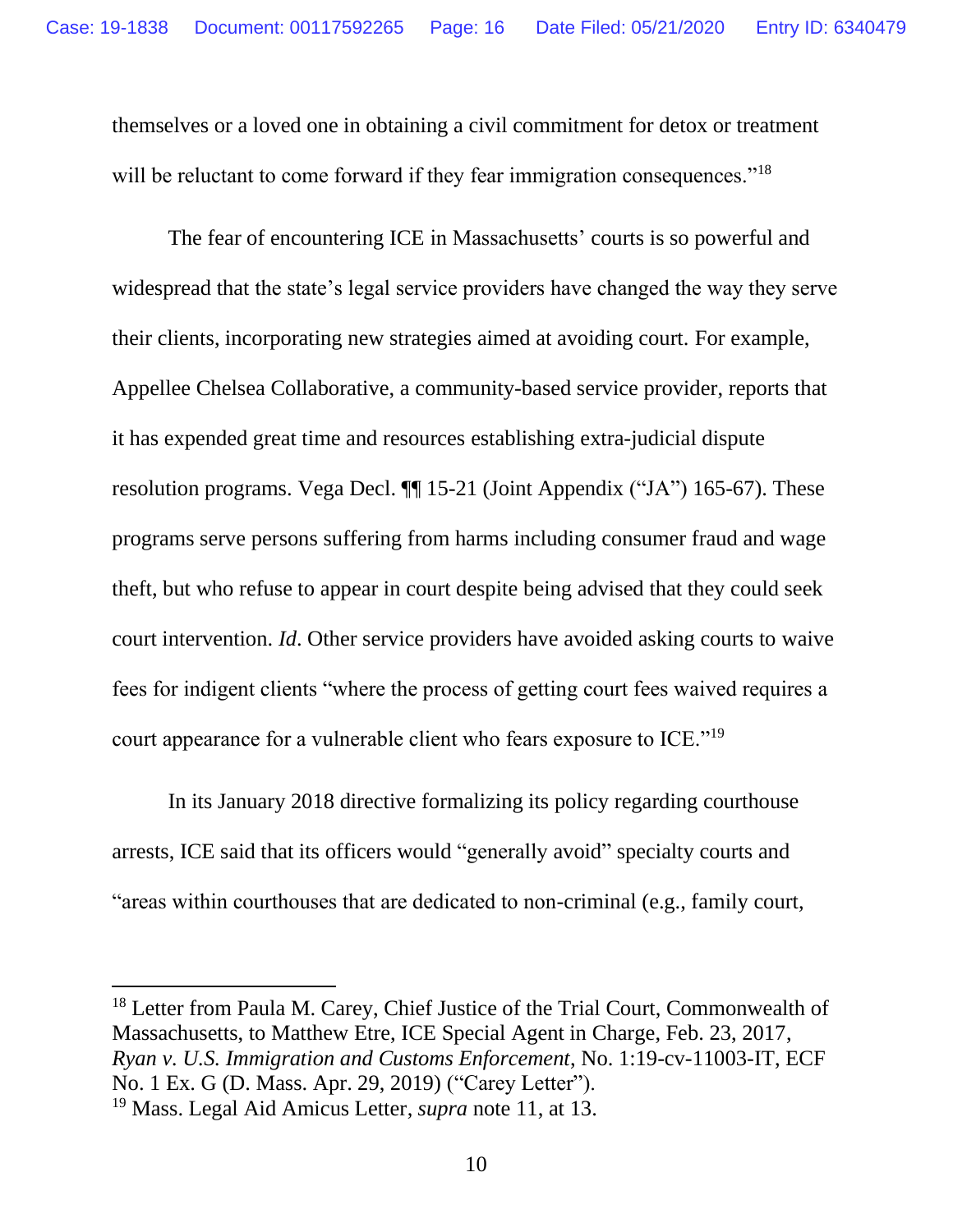small claims court) proceedings." ICE Directive No. 11072.1, "Civil Immigration Actions Inside Courthouses," Jan. 10, 2018 (JA 149-152). But there is no indication that this directive has allayed fears of coming to court and it may even have exacerbated them. Many courthouses conduct a variety of proceedings in close proximity – and a large portion of the public does not have a lawyer's nuanced understanding of the distinction between types of courts or types of cases that courts hear. To that population, the directive amounts to little more than a pledge by ICE to continue making arrests. In fact, ICE officers have continued to make arrests of persons appearing in court for things as routine as traffic violations and as sensitive as child custody hearings.<sup>20</sup>

Without judicial action, or a wholesale formal policy change by ICE that its officers will no longer arrest persons coming to court on official business, members of immigrant communities will continue to avoid courthouses, the very

https://www.kitsapsun.com/story/news/local/2019/12/07/man-arrested-ice-outsidekitsap-courthouse-free-bail/2613128001/; Sarah Plake, *ICE Arrests KC Mom Outside of Child Custody Hearing*, 41 KSHB Kansas City (Feb. 18, 2019), https://www.kshb.com/news/local-news/ice-arrests-kc-mom-outside-of-childcustody-hearing-attorneys-say-its-suspicious; *see also* Leonard Greene, *ICE Ignoring Courthouse Guidelines to Make Arrests: Report*, N.Y. Daily News (Jan. 14, 2020), https://www.nydailynews.com/new-york/ny-ice-rally-courthousearrests-20200114-pck7bxjhmbdrfpefwerh53b3fm-story.html.

<sup>20</sup> *See, e.g.*, Chris Henry, *Man Arrested By ICE Outside Kitsap Courthouse Free on Bail*, Kitsap Sun (Dec. 7, 2019),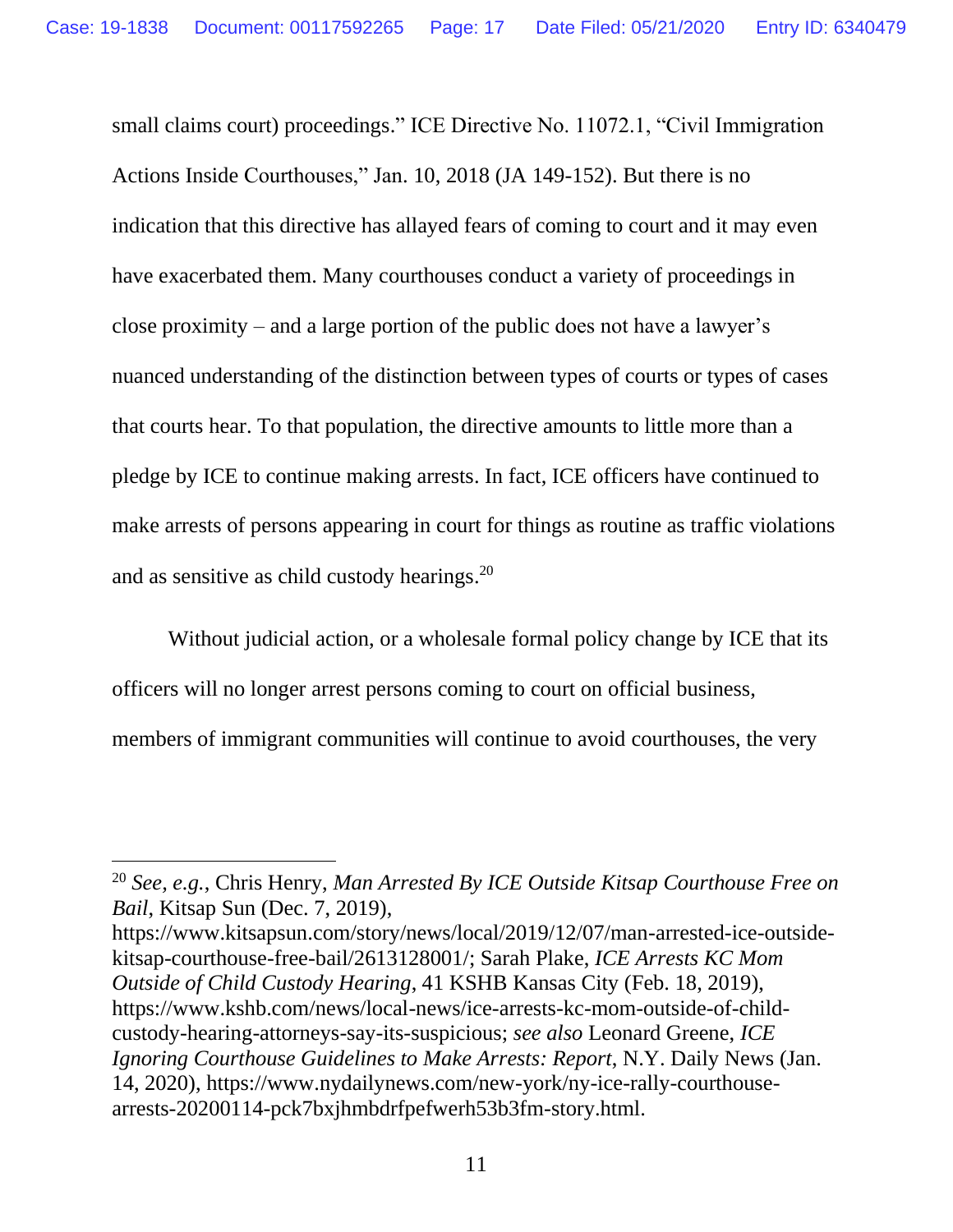places that are tasked with serving them and ensuring the safety and rights of their communities.

### <span id="page-17-0"></span>**B. Even When the Parties to a Case Appear in Court, the Presence of ICE Deters Witnesses from Appearing and Affects Case Outcomes.**

For judges and juries to reach just outcomes in pending cases, it is essential that members of immigrant communities feel confident they can safely access courthouses. The public's full and willing participation in the justice system makes it more likely that judges and juries will hear from all relevant parties and witnesses and be able to assess the trustworthiness of that testimony. Moreover, the presence of family members and other observers in the courtroom is similarly crucial because their presence keeps "triers keenly alive to a sense of their responsibility and to the importance of their functions," and "encourages witnesses to come forward and discourages perjury." *See Waller v. Georgia*, 467 U.S. 39, 46 (1984) (citations omitted). Put simply, "Courts cannot be expected to function properly if third parties (not least the executive branch of the government) feel free to disrupt the proceedings and intimidate the parties and witnesses by staging arrests for unrelated civil violations in the courthouse, on court property, or while the witnesses or parties are in transit to or from their court proceedings." *New York v. U.S. Immigration and Customs Enforcement*, No. 19-cv-8876, 2019 WL 6906274, at \*1 (S.D.N.Y. Dec. 19, 2019); *see also Commonwealth v. Young*, 73

12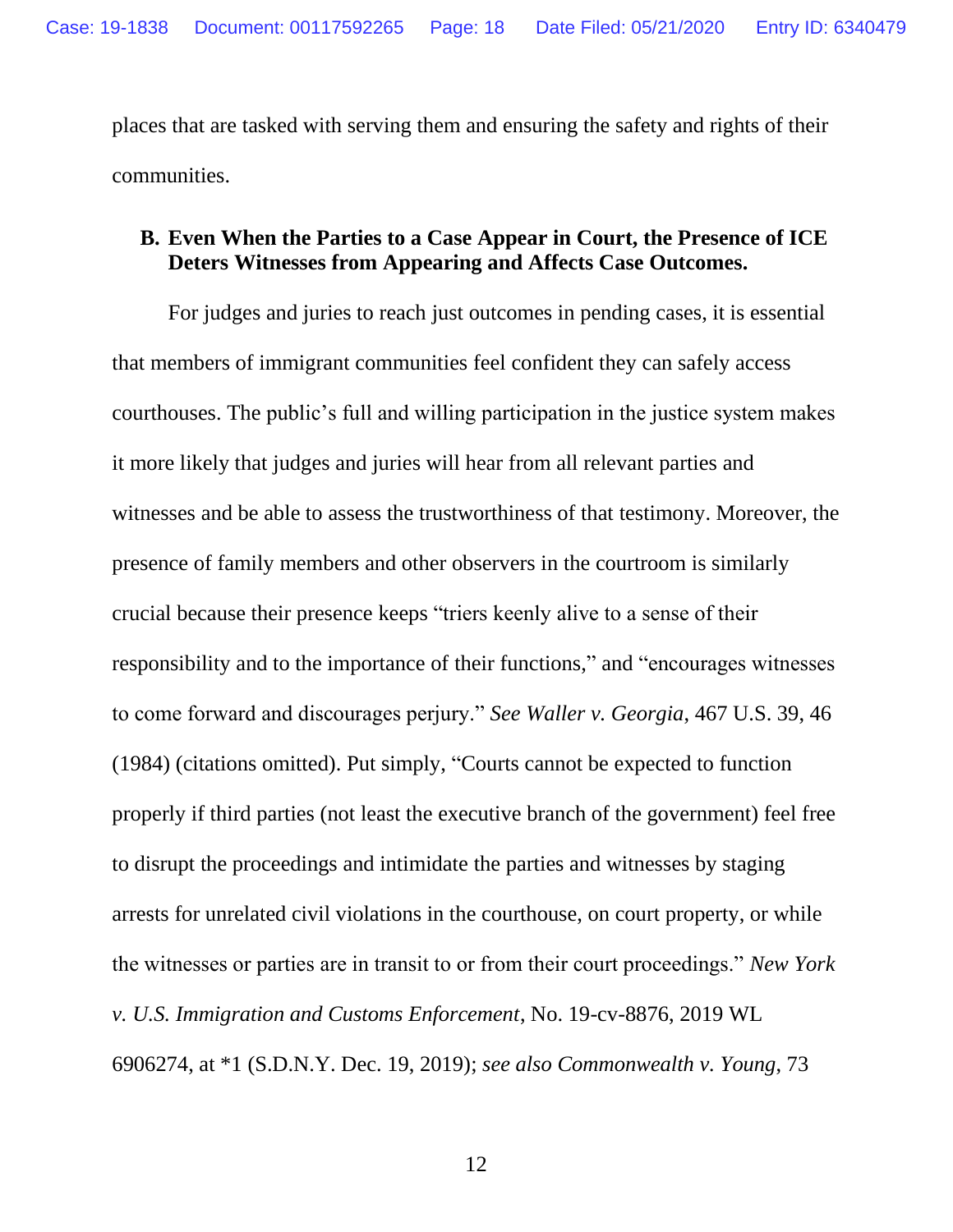Mass. App. Ct. 479, 899 N.E.2d 838 (2009) (recognizing judicial "authority to exclude spectators whose presence intimidates the witnesses").

The presence of ICE in courthouses and courtrooms has made persons crucial to pending cases less willing to testify in court. There are numerous reports by advocates and prosecutors of witnesses refusing to testify out of fear of appearing in court, including eyewitnesses with exculpatory evidence, gravely undermining the search for truth in those cases.<sup>21</sup> In one incident in California, for example, the mother of a survivor of domestic violence declined to testify in the retrial of her daughter's alleged abuser because the mother's immigration status had been revealed during her testimony in the initial trial.<sup>22</sup> The presence of ICE officers in courtrooms during hearings may also deter witnesses who do appear in court from forthrightly sharing information that may confirm their own immigration status, or that of others. $^{23}$ 

In many instances these fears are impacting judicial outcomes. Legal services attorneys in Massachusetts report, for example, that "ICE presence in the

<sup>21</sup> *See, e.g.*, Letter from Innovation Law Lab, ACLU of Oregon, and Stoll Berne to Bruce Miller, Oregon Uniform Trial Court Rules Reporter, Sept. 3, 2019, at APP-27, https://aclu-

or.org/sites/default/files/field\_documents/appendix\_to\_utcr\_proposal.pdf. <sup>22</sup> Scott Weiner and George Gascon, opinion, *Now Immigrants Are Being Harassed on the Witness Stand in California Courtrooms*, Sacramento Bee (May 7, 2018), https://www.sacbee.com/opinion/california-forum/article210594384.html.

<sup>23</sup> *See* Obstructing Justice, *supra* note 7, at 6.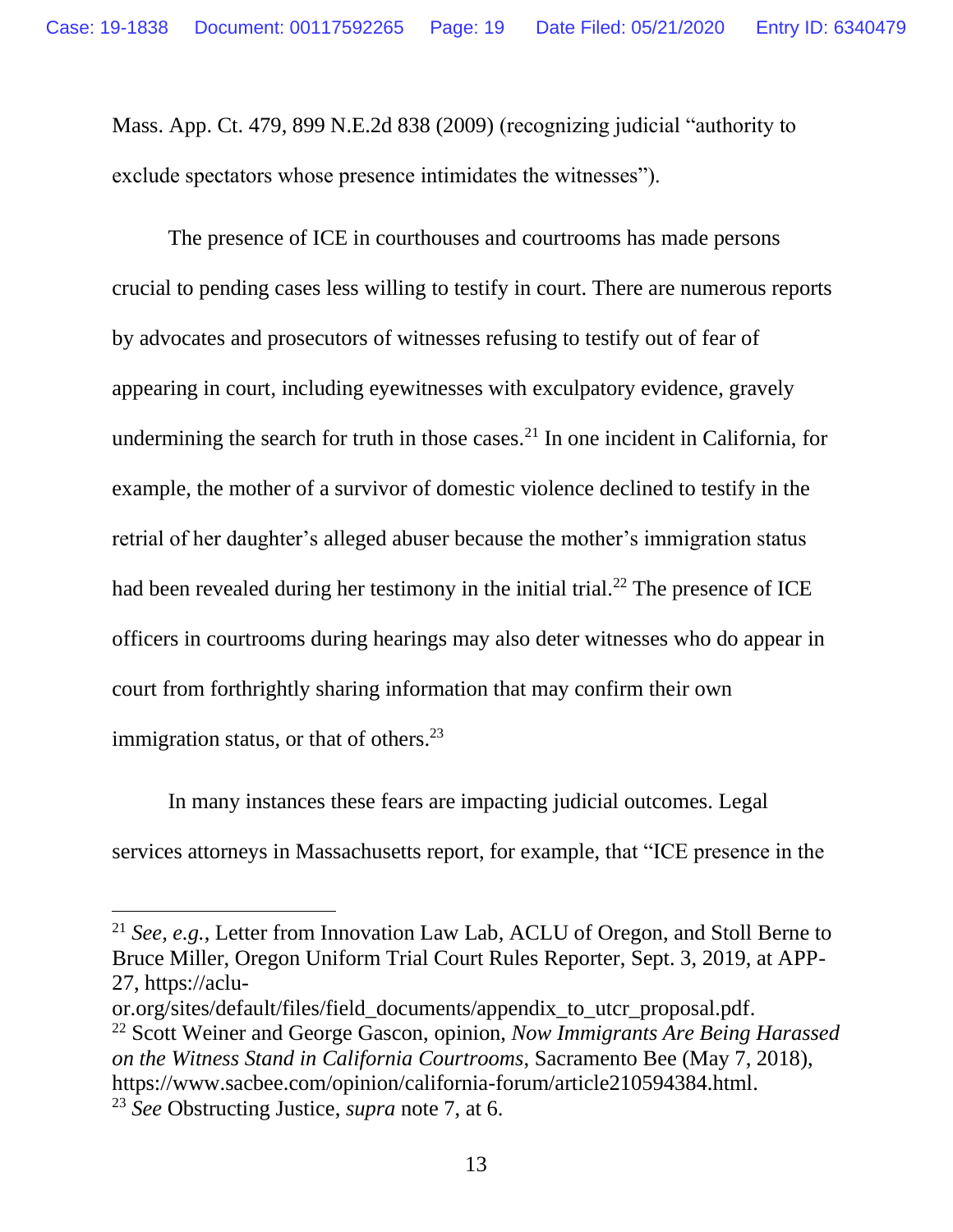courthouses of the Commonwealth…has already chilled access to civil legal remedies," leading to civil matters related to housing, employment, and family law ending prematurely or with different substantive outcomes than they otherwise would have.<sup>24</sup> In the criminal context, fear of ICE has led defendants to take pleas, or request to be detained in circumstances under which their attorneys normally would have requested their release without bail.<sup>25</sup> Tenants in housing court have similarly been more willing to settle on unfavorable terms, as they "feel pressured to resolve a housing court case as quickly as possible and not ask for a new court date to seek advice of counsel" out of fear that ICE will have more time to learn of their presence in court, leading to tenants "unknowingly waiving defenses and counterclaims, and signing judgment agreements with unjust terms."<sup>26</sup>

## <span id="page-19-0"></span>**II. ICE Courthouse Enforcement Prevents State Judiciaries from Administering the Justice System in an Orderly Fashion.**

Across the country, immigration enforcement in and around state courthouses has interfered with judges' ability to maintain the order and safety

<sup>24</sup> *See generally* Mass. Legal Aid Amicus Letter, *supra* note 11.

<sup>25</sup> *See* Larry Celona et al., *Why Illegal-Immigrant Criminals Are Begging to Go to Rikers Island*, N.Y. Post (Mar. 24, 2017), https://nypost.com/2017/03/24/whyillegal-immigrant-criminals-are-begging-to-go-to-rikers-island/; Safeguarding Report, *supra* note 12, at 40-42 (finding that "Over half of the [public defender organization] attorneys who responded to an internal survey stated that their clients have taken less favorable pleas to avoid having to return to court for fear of ICE."). <sup>26</sup> Safeguarding Report, *supra* note 12, at 57-58.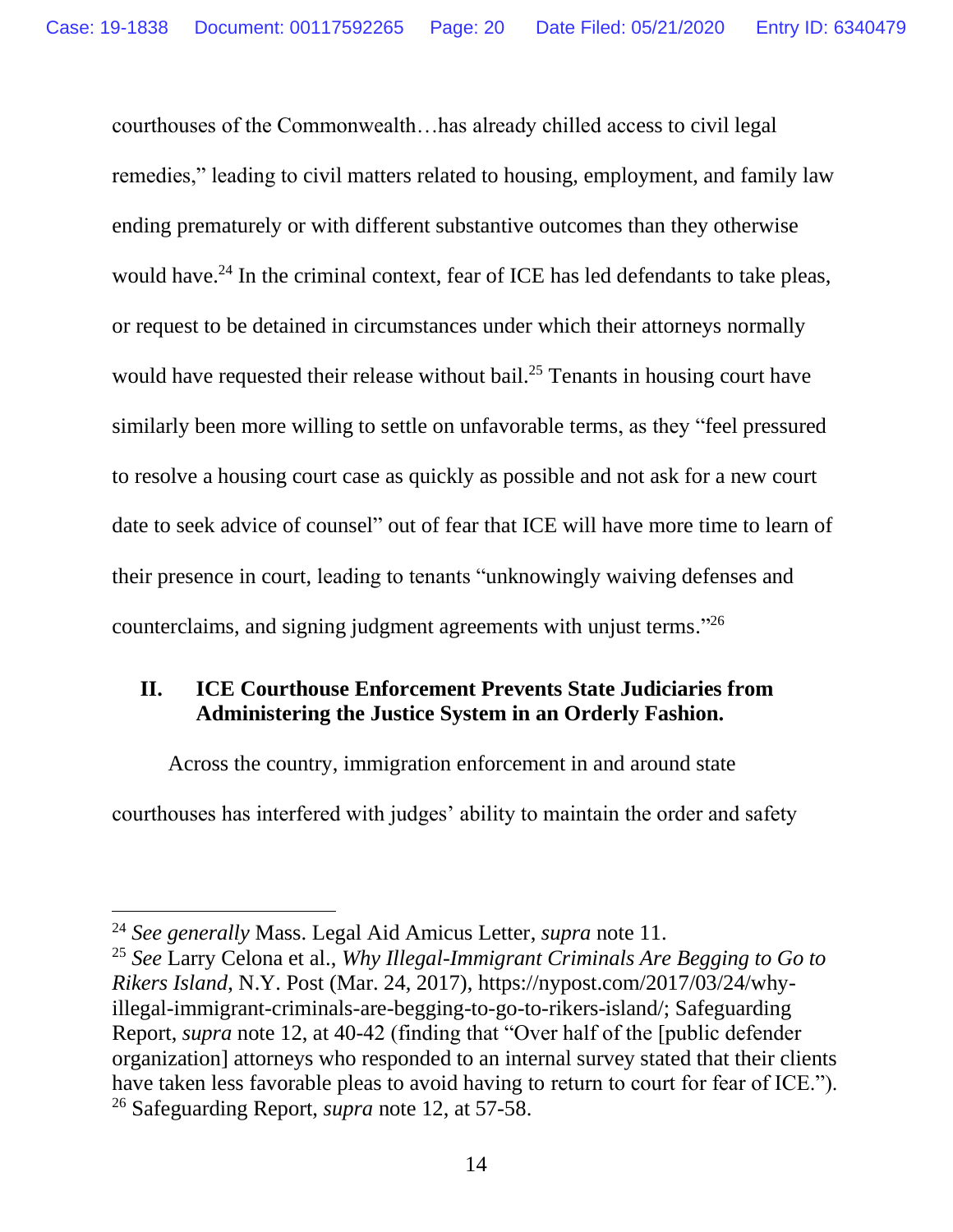necessary to effectively administer the justice system. "ICE's courthouse activities have led to physical altercations involving court employees, court staff burdened by ICE requests to facilitate arrests, and disputes between court administration and legal service providers."<sup>27</sup> As a result, ICE's presence has distracted court officials from their day-to-day responsibilities, disrupted court calendars, and consumed court resources. "The environment created by these incidents, in addition to the delays and rescheduling that result when fear prevents parties from appearing in court, only makes it more difficult for judges and court staff to do their jobs."<sup>28</sup>

All judges, and state judges in particular, have extensive administrative responsibilities.<sup>29</sup> In FY 2019, Massachusetts' courts received more than 800,000 new case filings and scheduled more than 50 million individual case events on court calendars. <sup>30</sup> As judges, we know how the disruptions caused by ICE arrests can impair the efficient administration of justice necessary to sustain a justice system of this size.

<sup>27</sup> Former Judges' Letter, *supra* note 4.

 $^{28}$  *Id.* 

<sup>29</sup> *See* Michael L. Buenger, *The Challenge of Funding State Courts in Tough Fiscal Times*, 41 Court Review 14, 17 (2004) ("Unlike the federal Constitution and many early state constitutions, which anchored much of the judiciary's institutional structure in the legislature, modern state constitutions now generally place this responsibility directly in the judiciary or in extra-legislative bodies."). <sup>30</sup> Annual Report on the State of the Massachusetts Court System, Fiscal Year 2019, at 38-39, https://www.mass.gov/doc/fy-2019-annual-report-for-the-courtsystem/download*.*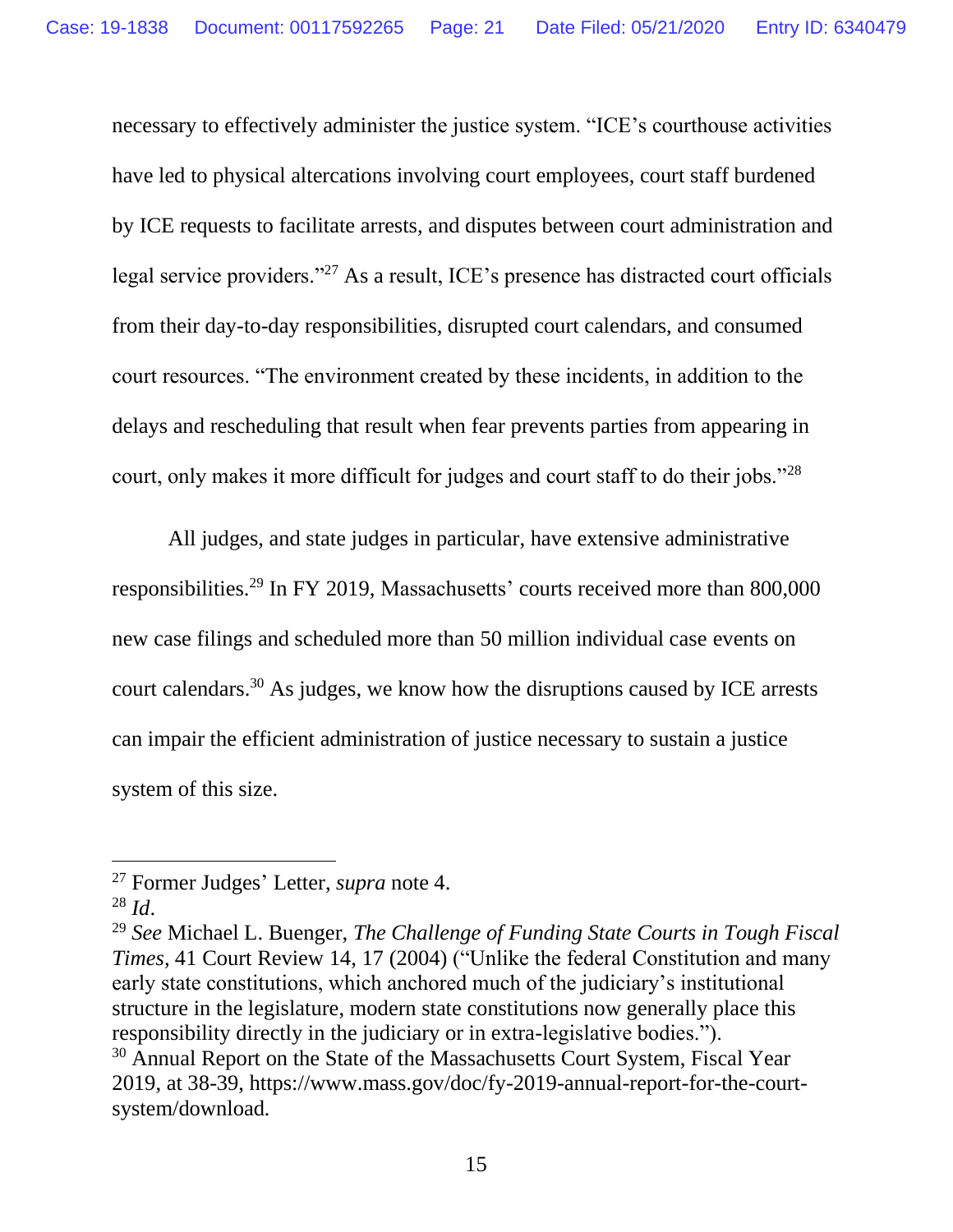#### <span id="page-21-0"></span>**A. ICE Arrests Have Disrupted and Delayed Court Proceedings.**

ICE arrests have disrupted judicial proceedings in several ways. In some instances, the chilling effect of ICE's presence has deterred individuals from appearing in court. At other times, ICE officers have disrupted proceedings even more directly by detaining persons with matters pending before a court.

Disruptions due to fear of ICE's presence are common. Fifty-four percent of judges who responded to a 2017 survey about the impact of ICE's presence in courthouses reported that "court cases were interrupted due to an immigrant crime survivor's fear of coming to court."<sup>31</sup> Oregon Supreme Court Justice Thomas A. Balmer, then serving as Chief Justice, warned ICE that "trial courts report that even attendance at scheduled hearings has been adversely affected because parties or witnesses fear the presence of ICE agents."<sup>32</sup> According to one survey of legal service providers, 82 percent reported having clients who failed to appear for a court date due to fear of ICE's presence.<sup>33</sup>

<sup>31</sup> American Civil Liberties Union, *Freezing Out Justice* 2 (2018), https://www.aclu.org/report/freezing-out-justice.

 $32$  Letter from Thomas A. Balmer, Chief Justice of the State of Oregon, to U.S. Attorney General Jeff Sessions and Hon. John F. Kelly, Apr. 6, 2017, at 2, https://www.documentcloud.org/documents/3540528-Chief-Justice-Balmer-Letterto-AG-Sessions-Secy.html.

<sup>&</sup>lt;sup>33</sup> Letter from Innovation Law Lab to Chief Justice Martha L. Walters, Oregon Supreme Court, Dec. 4. 2018, at 8, https://innovationlawlab.org/wpcontent/uploads/2019/04/Petition-for-Chief-Justice-Order-Preventing-ICE-Courthouse-Arrests.pdf.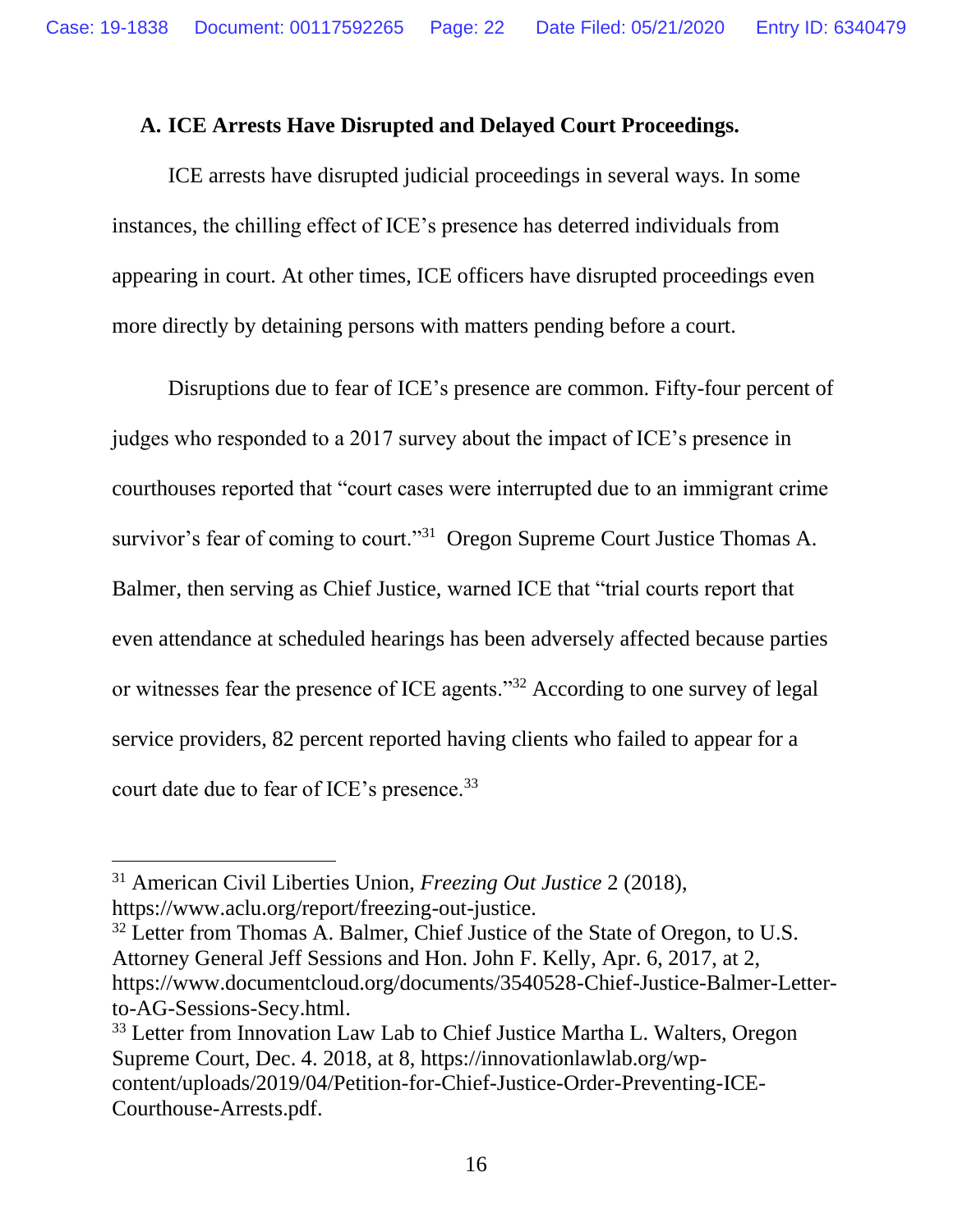When individuals do come to court, ICE officers have directly caused disruptions by detaining individuals before, or in the middle of, their hearings. Prosecutors and defense attorneys report that individuals have "disappeared" after arriving at court for a scheduled hearing because ICE will often make arrests without informing the court or the individual's attorney.<sup>34</sup> State law enforcement employees have also delayed pending proceedings to give ICE officers time to arrive at the court.<sup>35</sup> In one incident in a Massachusetts District Court, ICE interrupted an ongoing criminal proceeding, refusing to allow a competency evaluation of an individual with a history of mental illness to be completed before detaining them.<sup>36</sup>

A missed court appearance, whether because an individual was afraid to appear or because they have been detained, can have damaging ripple effects for both the individual and the court system's ability to serve the public. As the Chief Justices of Massachusetts' Supreme Judicial Court and the Trial Court both warned ICE, "[r]emoval of state criminal defendants pending trial severely, and often irreparably, interferes with the state criminal process…, it prevents victims from

<sup>34</sup> *See, e.g.*, Safeguarding Report, *supra* note 12, at 42-44.

<sup>35</sup> Obstructing Justice, *supra* note 7, at 7.

<sup>36</sup> Northeastern University School of Law, Immigrant Justice Clinic, *Blocking the Courthouse Doors: ICE Enforcement at Massachusetts Courthouses and Its Effects on the Judicial Process* 6 (2018) ("Blocking the Courthouse Doors"), https://www.northeastern.edu/law/pdfs/clinics/ijc/courthouse-report.pdf.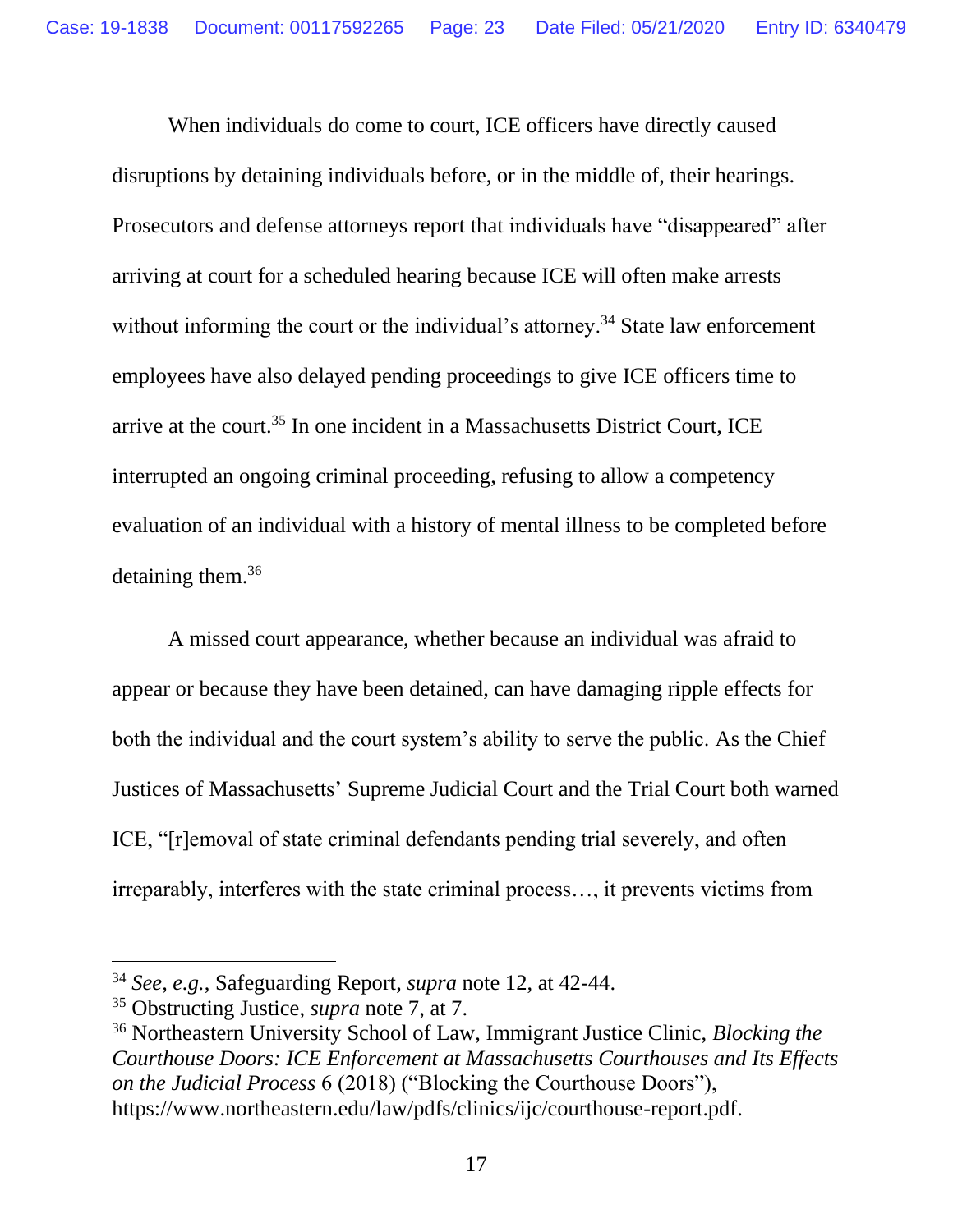having their day in court, denies defendants the opportunity to be exonerated, and allows defendants who would otherwise be convicted to escape punishment."<sup>37</sup> Judges have also issued bench warrants and defaults against individuals who have failed to appear in court, adverse rulings which the federal government can use against these individuals in immigration proceedings.<sup>38</sup>

The detention of individuals with pending cases also consumes limited justice system resources. After ICE removed a defendant "without the knowledge of the court," Massachusetts defense attorneys and prosecutors expended "extraordinary resources…to extradite the defendant back to the United States…so that he could face trial."<sup>39</sup> To courts, these incidents delay cases that otherwise could be resolved, taking the courts' time that could be spent on other proceedings.

## <span id="page-23-0"></span>**B. ICE Enforcement Interferes with State Judicial Administration by Pulling State Court and Court-Adjacent Employees into Enforcement Actions.**

In numerous instances court security, judges, probation officers, law

enforcement, and attorneys have facilitated or been given no choice but to

<sup>&</sup>lt;sup>37</sup> Letter from Massachusetts Supreme Judicial Court Chief Justice Ralph D. Gants and Trial Court Chief Justice Paula M. Carey to Acting Field Office Director Marcos Charles, Oct. 23, 2019,

https://d279m997dpfwgl.cloudfront.net/wp/2020/02/Correspondence-from-Chief-Justice-Gants-and-Chief-Justice-Carey\_2.20.20.pdf ("Gants Letter").

<sup>38</sup> *See id*.; *see also* Klein Decl. ¶¶ 5-15 (JA 171-175); Blocking the Courthouse Doors, *supra* note 36, at 6.

<sup>39</sup> Gants Letter, *supra* note 37.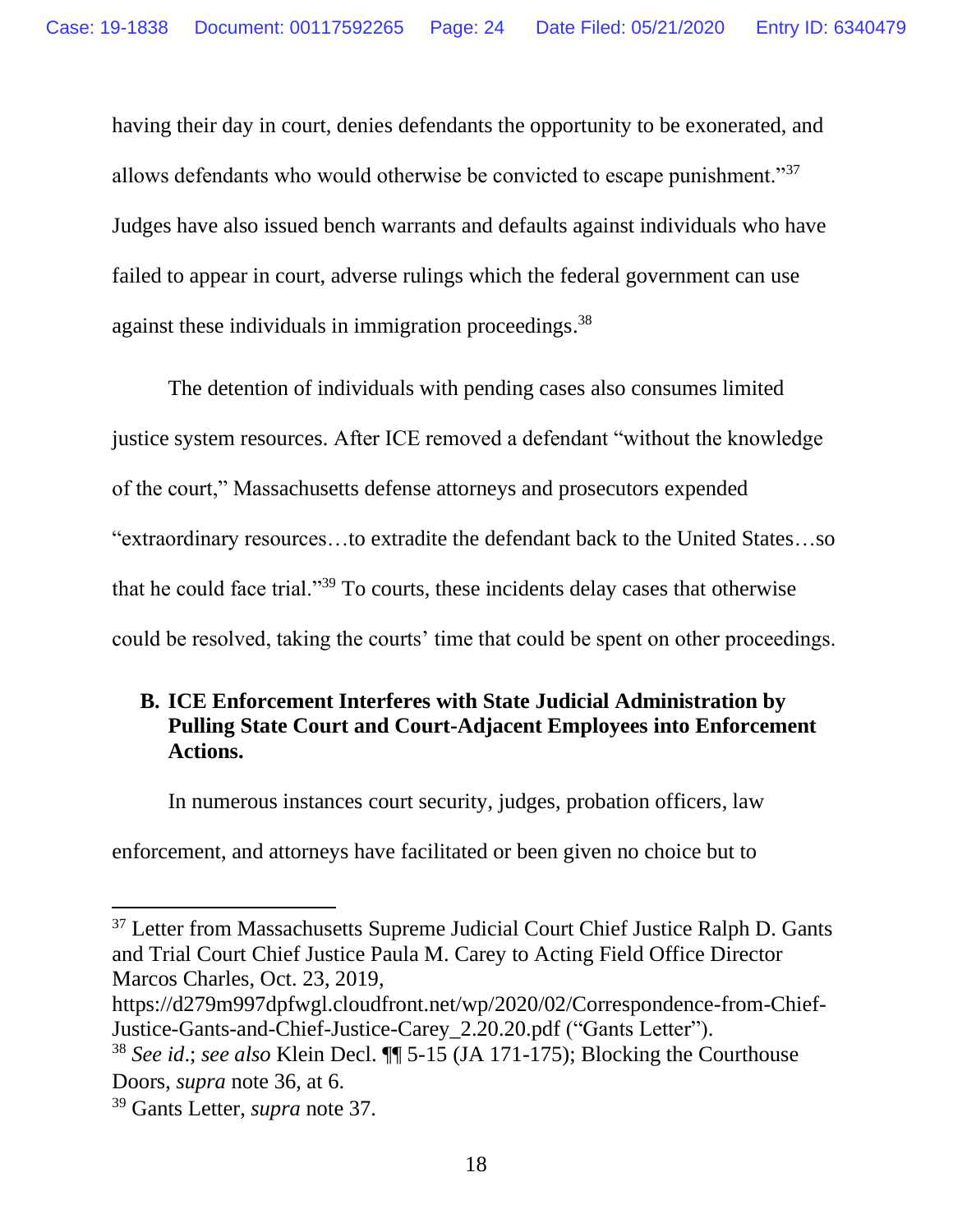intervene in an ICE courthouse enforcement action, drawing their attention away from their normal responsibilities. These incidents interfere with judicial administration both by disrupting proceedings and siphoning limited state judicial resources. The Chief Criminal Judge of the Washington County Circuit Court in Oregon described an illustrative incident that occurred outside his courtroom when multiple ICE officers struggled to arrest an out-of-custody defendant who had just consented to the prosecutor's request to postpone the day's proceedings due to a family illness:

The court-security deputy assigned to my courtroom was in a clear Hobson's dilemma. In a packed courtroom he had to decide whether to confront the present violence and unknown danger, thereby abandoning the in-custody defendants, or stay at his post and accept the consequences [of] the violence being wrought. I finally ORDERED him to abandon the prisoners and secure the hall. Reluctantly he did so. ICE agents…placed the security of this court, and those before it, in an untenable and unacceptable position.<sup>40</sup>

Incidents in which ICE officers have involved court employees are not an aberration, they are by design. ICE's January 2018 directive instructs its officers that "enforcement actions inside courthouses should, to the extent practicable, continue to take place in non-public areas of the courthouse, be conducted in collaboration with court security staff, and utilize the court building's non-public

<sup>40</sup> E-mail from Chief Criminal Judge Andrew R. Erwin to WSH-Judges, et al. (June 1, 2018) ("Erwin Letter"), https://www.brennancenter.org/sites/default/files/2020- 05/Ryan%20et%20al\_Erwin%20email%206.1.18.pdf.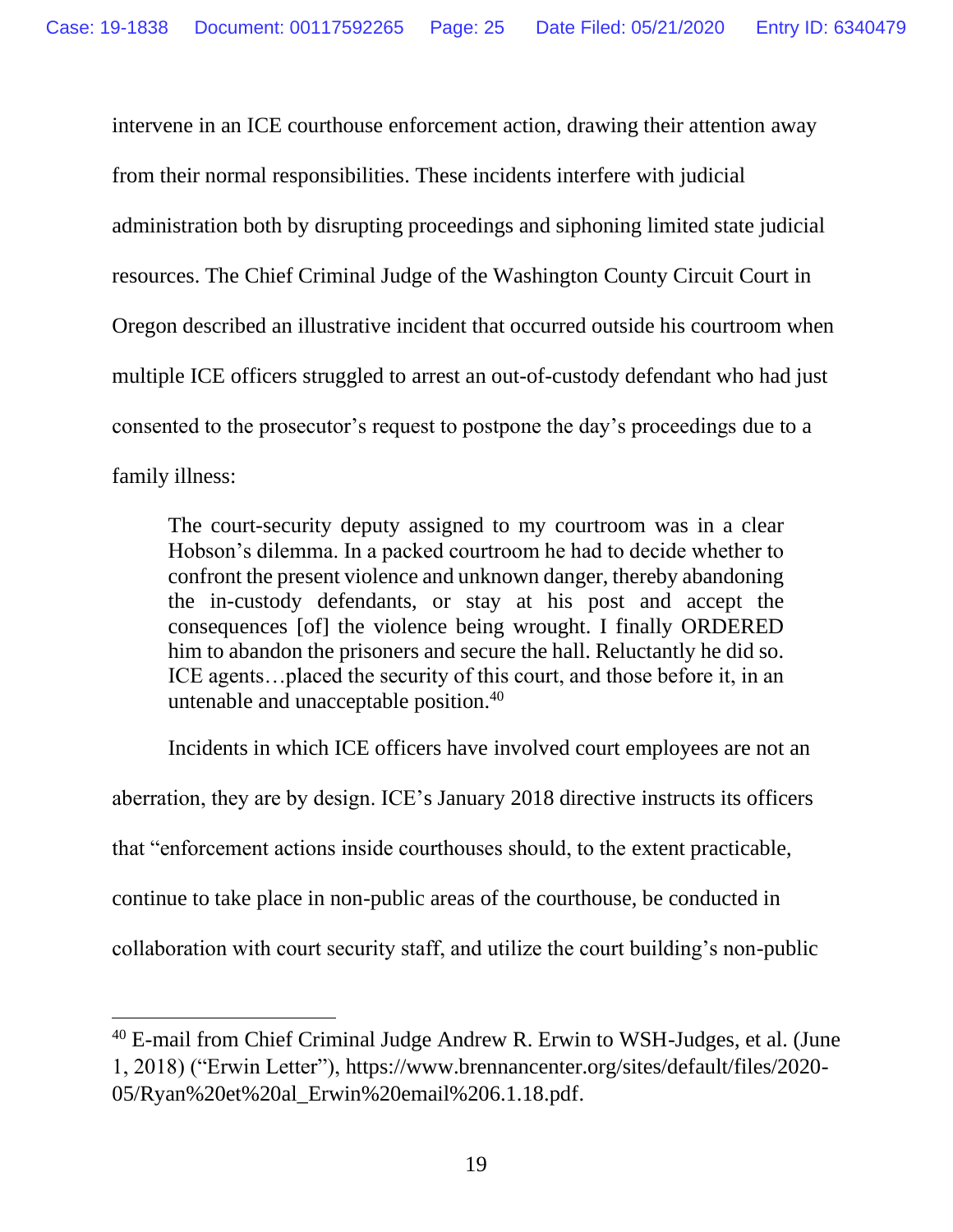entrances and exits." ICE Directive 11072.1 at 2 (JA 150). The directive therefore expressly instructs officers conducting enforcement actions inside courthouses to use state judicial resources, both by collaborating with court security staff, and by gaining access to non-public areas of the courthouse. The directive, however, makes no suggestion that officers ask the judicial branch's permission before using these resources to make arrests, weigh the urgency of their arrest against the importance of the judicial proceedings it will impact, or consider the undesirability of drawing court staff away from their other pressing responsibilities. Rather, the directive assumes that ICE officers may interfere with state judicial proceedings and resources whenever they deem appropriate.

## <span id="page-25-0"></span>**C. ICE's Presence Has Led to a Generally Chaotic, at Times Violent, Atmosphere Inside Courthouses, Undermining Safety and Interfering with Judicial Administration.**

Judges and others regularly present at courthouses have decried the chaos and confusion that ICE's courthouse tactics can and have led to. This environment deters courthouse access, hinders efficient administration, and leaves everyone in a courthouse less safe. Chief Justice Walters of Oregon explained:

ICE arrests often create the type of public alarm that the directive seeks to avoid. For example, ICE agents are usually in plain clothes, do not always identify themselves during arrests, and have refused to produce a warrant or other document authorizing the detention, when requested.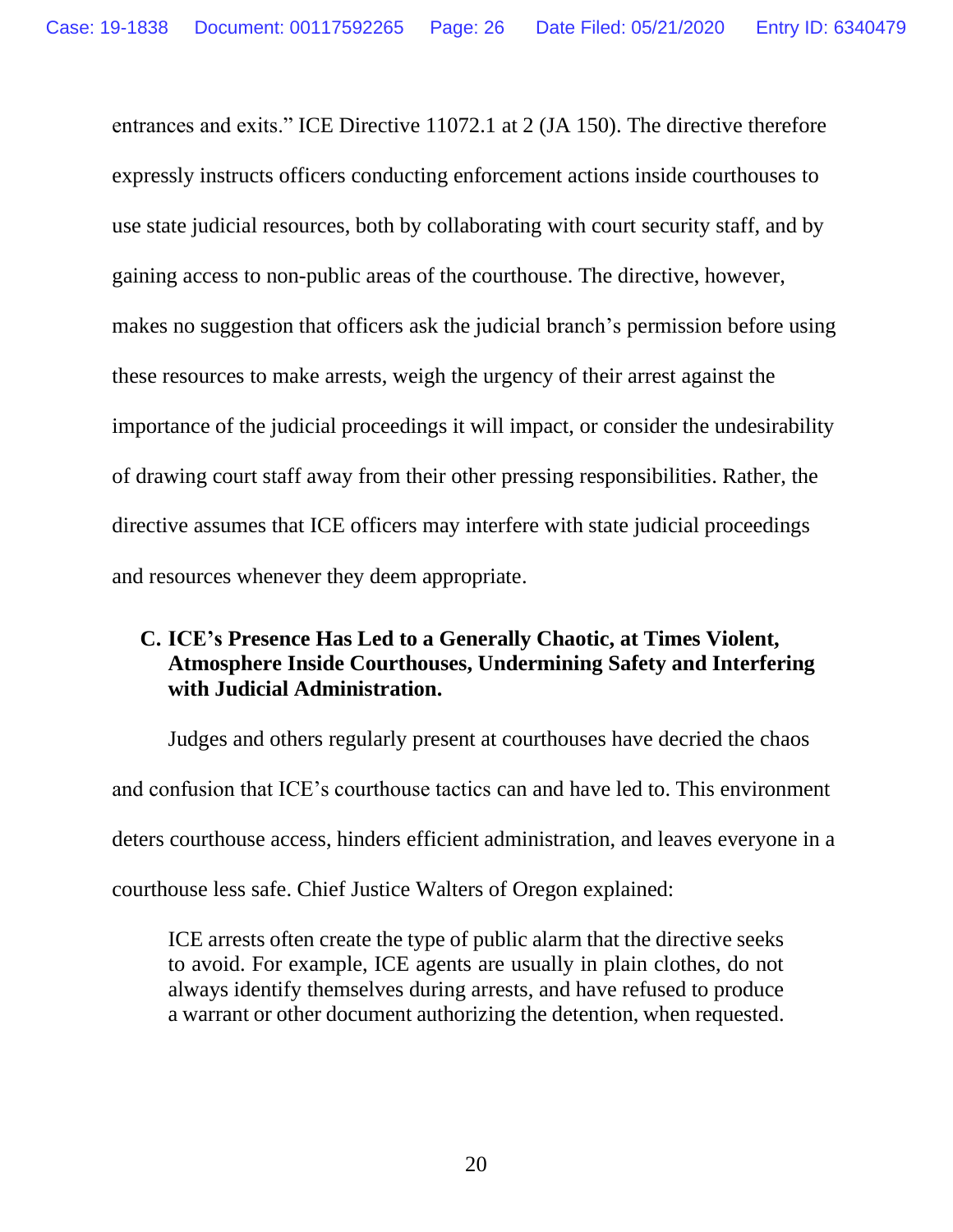An arrest made under those circumstances understandably leads to confusion and uncertainty.<sup>41</sup>

In one incident that a judge in Los Angeles described as causing "near hysteria," the mere rumor that ICE was planning to carry out a raid led to individuals "fleeing the courthouse."<sup>42</sup> More recently, the Superior Court in Derby, Connecticut saw a day-long standoff between ICE officers and immigration advocates seeking to protect the individual the ICE officers had come to detain while he was appearing on an unrelated charge of misdemeanor assault.<sup>43</sup> The advocates and the officers remained in the court until closing, and the state ultimately fired a judicial marshal who the ICE officers complained initially prevented them from entering the courthouse.

Contributing to this chaos, even when ICE officers come to courthouses to arrest a particular individual, they often do not know what that person looks like and ultimately involve many bystanders in their investigations. Chief Justice Walters further described an incident in which "One court employee observed ICE agents stopping numerous people leaving a courtroom where a targeted individual

<sup>43</sup> Edmund H. Mahony, *Marshal Fired After Standoff Between Activists and ICE Agents at Derby Courthouse*, Hartford Courant (Jan. 27, 2020),

<sup>41</sup> Walters Letter, *supra* note 16.

<sup>42</sup> Judicial Branch of California, *Fear of Immigration Crackdown May Keep Court Users Away*, Mar. 30, 2017, https://newsroom.courts.ca.gov/news/fear-ofimmigration-crackdown-may-keep-court-users-away.

https://www.courant.com/news/connecticut/hc-news-marhall-immigration-agents-20200127-20200127-bqabiztyrrhenaqaxk3u2wlacy-story.html.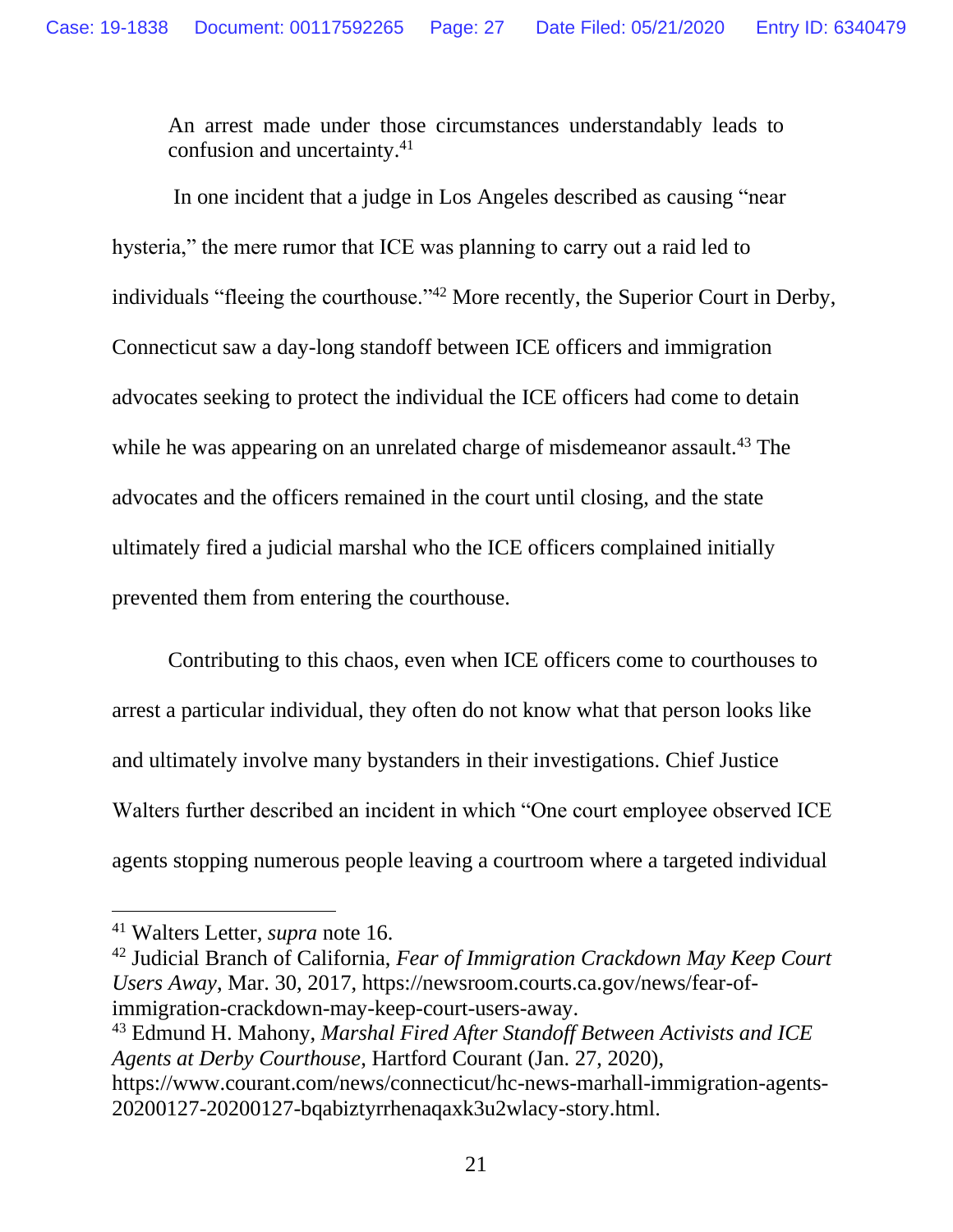was expected," and another in which "ICE agents mistakenly accused the wrong person of being the targeted individual and aggressively questioned that person."<sup>44</sup> "In those cases," Chief Justice Walters wrote, "even though ICE agents were looking for a targeted individual, they exposed numerous people – based on their race and ethnicity – to tactics that aroused their fear." $45$ 

At the worst moments, ICE enforcement actions have led to incidents of violence in and around courthouses. There have been several instances of physical altercations between ICE officers and the individuals they are seeking to arrest, as well as their family members and attorneys. Court officers at the Somerville District Court had to intervene when one arrest escalated to the point that onlookers believed they were witnessing a civilian fist fight. Compl. ¶ 58 (JA 40). In one incident captured on videotape, "ICE agents pepper-sprayed family members of a person they were trying to arrest" in a courthouse in Astoria, Oregon.<sup>46</sup> In others, officers shoved attorneys or the targets of their arrests.<sup>47</sup> On

<sup>46</sup> Andrew Selsky, *Oregon Panel Recommends Barring ICE From Courthouse Arrests*, Associated Press (Oct. 18, 2019),

<sup>44</sup> Walters Letter, *supra* note 16.

 $45$  *Id.* 

https://apnews.com/95e068fcb3b0406aa4da1c5af9a24f81.

<sup>47</sup> *See, e.g.*, Katie Shepherd, *An ICE Agent Shoved a Lawyer While Making an Arrest at the Multnomah County Courthouse*, Williamette Week (Apr. 26, 2019), https://www.wweek.com/news/courts/2019/04/26/an-ice-agent-shoved-a-lawyerwhile-making-an-arrest-at-the-multnomah-county-courthouse/; Immigrant Defense Project, *The Courthouse Trap: How ICE Operations Impacted New York's Courts*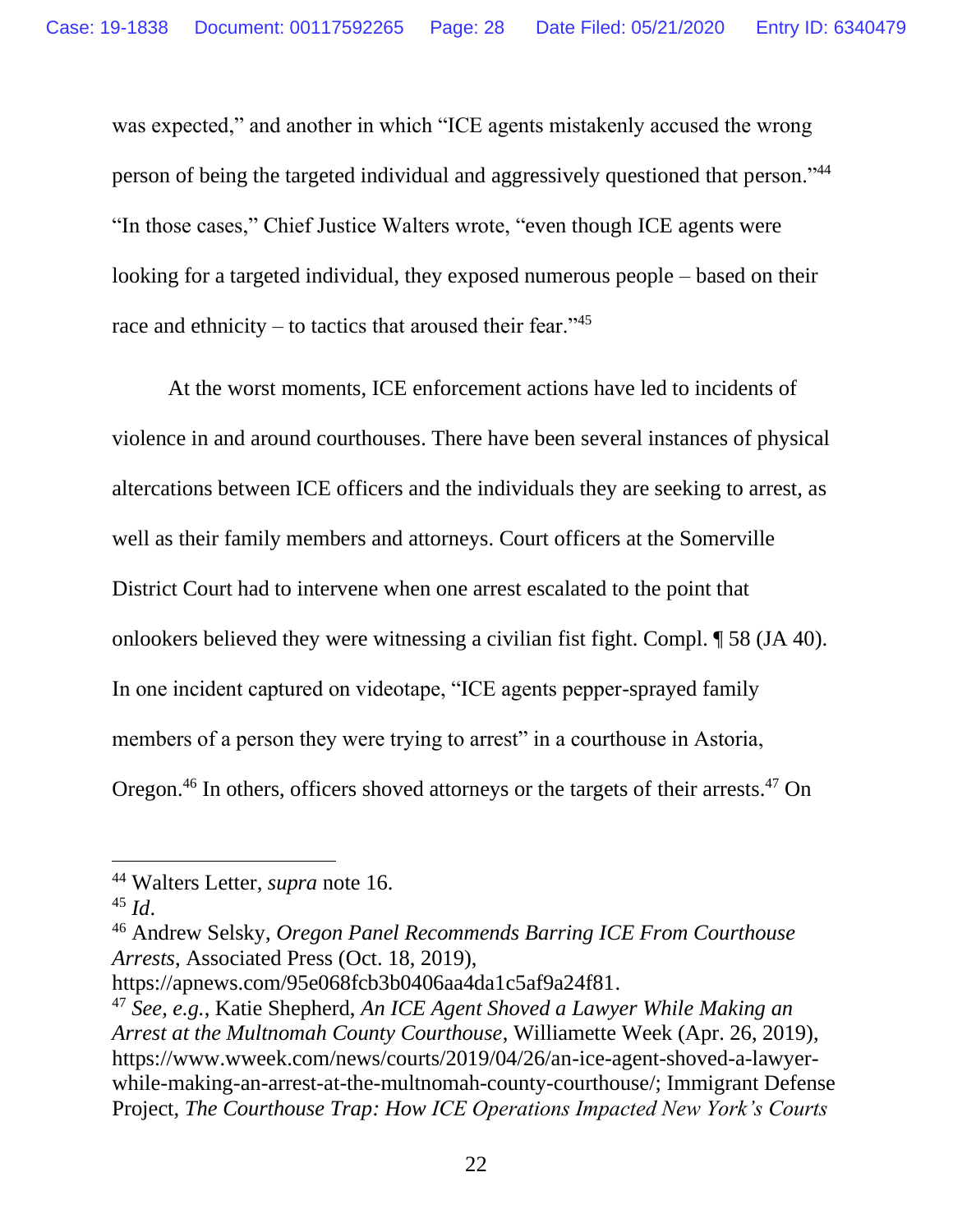more than one occasion in New York, the violence involved in the arrests,

combined with the fact that ICE officers were wearing plain clothes, led onlookers

to believe they had witnessed a kidnapping, not a law enforcement action.<sup>48</sup>

Judge Erwin's account of the incident outside his Oregon courtroom again

provides a vivid illustration of the chaos that can result from ICE courthouse

arrests:

[ICE agents] rushed the defendant, who attempted to flee, and a general melee ensued. Many people were screaming, bodies were slamming against the walls, it was clear that some manner of fighting was going on, and it appeared that someone…was in anguish or pain. But we had no idea what was happening or who was involved.<sup>49</sup>

The chaos and confusion that flow from ICE's courthouse enforcement

contributes to individuals' fear of coming to court, disrupts and delays

proceedings, and makes everyone in court less safe.

## <span id="page-28-0"></span>**III. ICE Courthouse Enforcement Threatens the Public Trust Courts Depend on to Ensure Access to Justice.**

ICE's courthouse enforcement activities also threaten the public's trust in

state courts. The perception and reality that some judges are participating in ICE

*in 2018*, at 8-9 (2019), https://www.immigrantdefenseproject.org/wpcontent/uploads/TheCourthouseTrap.pdf.

<sup>48</sup> Stephen Rex Brown, *ICE Arrests of Undocumented Immigrants at NYC Courthouses Increase Again in 2018: Report*, N.Y. Daily News (Jan. 27, 2019), https://www.nydailynews.com/new-york/ny-metro-ice-arrests-nyc-courthouses-20190125-story.html.

<sup>49</sup> Erwin Letter, *supra* note 40.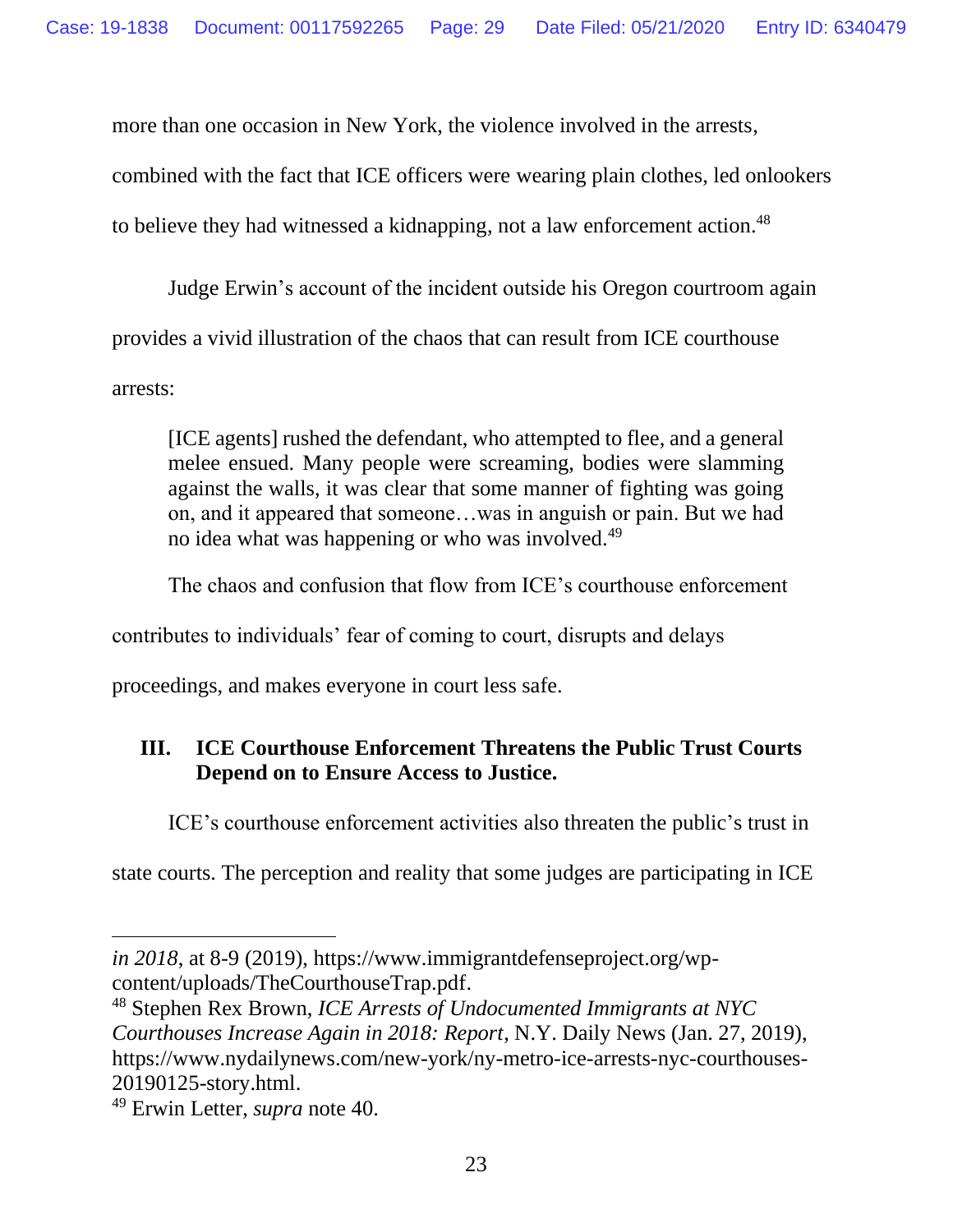enforcement will necessarily undermine confidence among immigrant communities that state courts are venues for delivering justice and steadfastly independent from the other branches of government. By chilling access to courts by family members, witnesses, and other observers, ICE's presence also undermines the trust that flows from the public's ability to "monitor the functioning of our courts." *See United States v. Kravetz,* 706 F.3d 47, 56-57 (1st Cir. 2013) (citation omitted).

In our democracy, the judicial branch depends chiefly on the public's confidence for its authority and on the public's willingness to participate in judicial proceedings for its effectiveness. *See Williams-Yulee v. Florida Bar*, 575 U.S. 433, 445-46 (2015) ("The judiciary's authority therefore depends in large measure on the public's willingness to respect and follow its decisions."); *Richmond Newspapers, Inc. v. Virginia*, 448 U.S. 555, 571-72 (1980) ("[t]o work effectively, it is important that society's criminal process satisfy the appearance of justice") (internal quotation marks and citations omitted).

Particularly as state judiciaries implement programs aimed at improving the access to and quality of justice in their states, courts depend on the public's trust for those programs to be successful. As the Chief Justice of the Trial Court for Massachusetts explained to ICE, *"*Encouraging individuals who are concerned for their safety or the safety of another to explore the options and protections available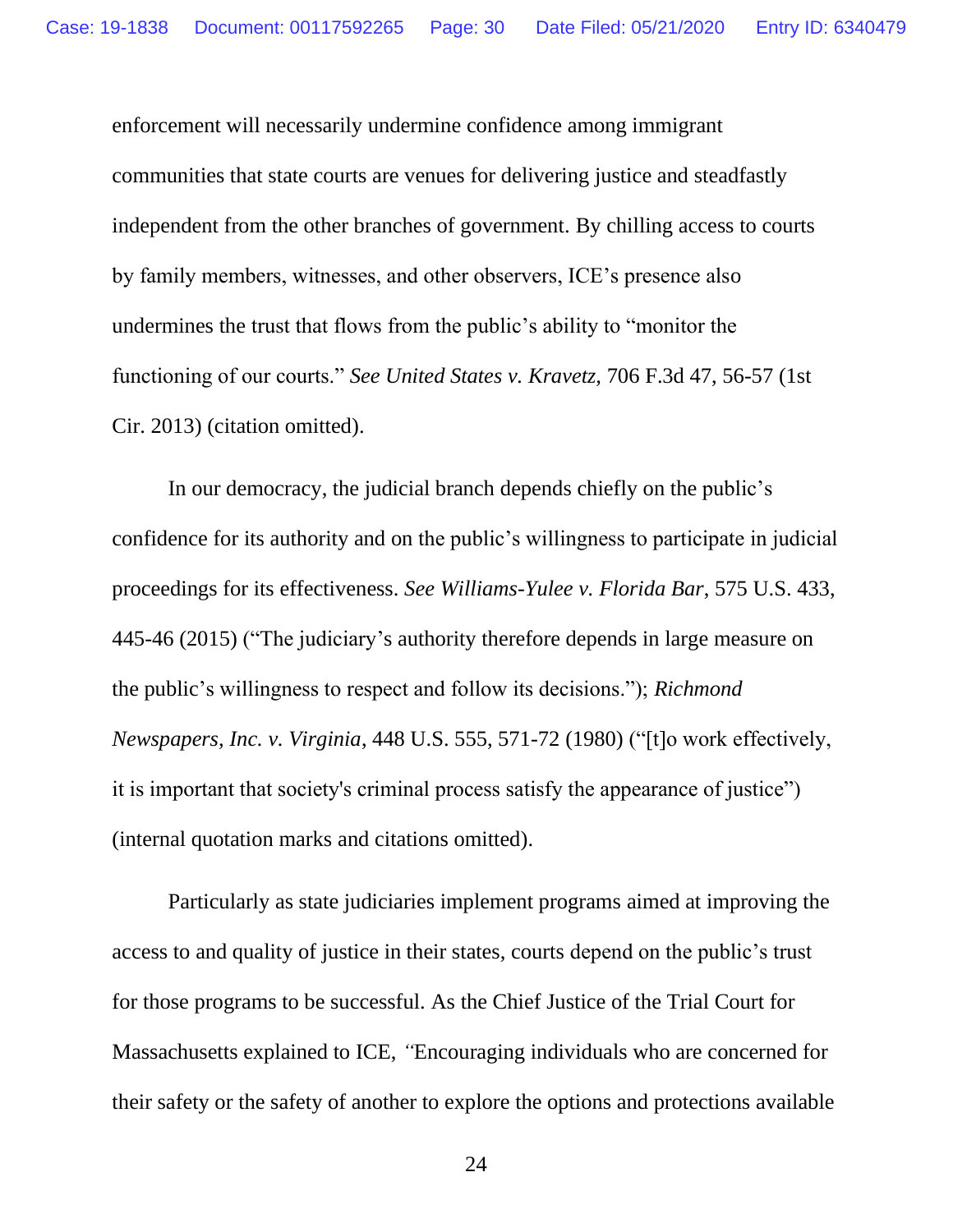to them from the Trial Court has been an essential part of providing justice, preventing crime, and promoting public safety."<sup>50</sup> The Chief Justice of California has also noted that a specialized court, in particular a court that connects the justice system with social service agencies, "only works if it has the trust, confidence and cooperation of all of the participants."<sup>51</sup> In furtherance of its goal to serve the entirety of its community, the Massachusetts court system has itself established or partnered with community organizations on numerous access to justice initiatives.<sup>52</sup> The court system also includes 53 specialty courts, including drug courts, mental health courts, veteran treatment courts, and family resolutions court.<sup>53</sup> These programs also include numerous clinics which depend on community members' willingness to bring themselves to court facilities, including Massachusetts' Court Service Centers which served 60,000 people in FY 2019.<sup>54</sup>

<sup>51</sup> Chief Justice of the California Supreme Court Tani G. Cantil-Sakauye, opinion, *California Chief Justice: The Courthouse Is Not the Place for Immigration Enforcement*, Wash. Post (Apr. 19, 2017),

<sup>50</sup> Carey Letter, *supra* note 18.

https://www.washingtonpost.com/opinions/california-chief-justice-the-courthouseis-not-the-place-for-immigration-enforcement/2017/04/19/b35d5320-2054-11e7 be2a-3a1fb24d4671\_story.html.

<sup>52</sup> Annual Report on the State of the Massachusetts Court System, *supra* note 30, at 9-11.

<sup>53</sup> *Id.* at 27-28.

<sup>54</sup> *Id.* at 14, 20, 22.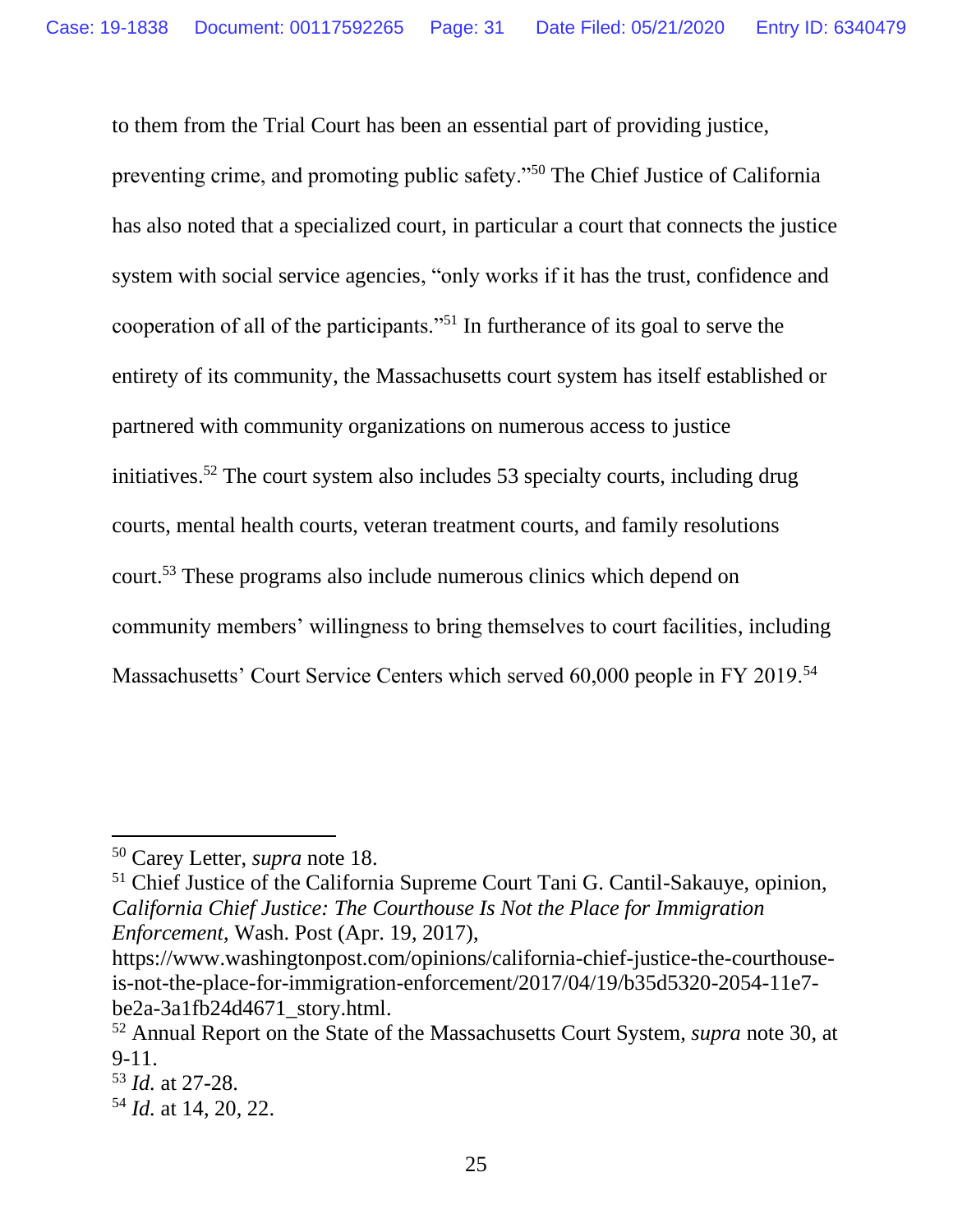ICE's presence in courthouses undermines this essential trust. Regardless of how widely it occurs, a large segment of the population believes that judges *are* participating in ICE's courthouse enforcement activities. A 2019 nationwide survey of 1,000 people in mixed immigration status families found that a third of all respondents believed judges are helping ICE make arrests in courthouses and half of all court-involved respondents believed the same.<sup>55</sup> There are at least some incidents that support this perception. Last year, an Ohio Court of Common Pleas judge acknowledged tipping off ICE "about a dozen times a year" when he suspects someone appearing before him is undocumented.<sup>56</sup> In 2018, a Pennsylvania judge called ICE to report a man who appeared before her to be married, incorrectly suspecting that he was undocumented.<sup>57</sup>

<sup>55</sup> Angela Irvine, Ph. D. et al., *The Chilling Effect of ICE Courthouse Arrests: How Immigration and Customs Enforcement (ICE) Raids Deter Immigrants from Attending Child Welfare, Domestic Violence, Adult Criminal, and Youth Court Hearings*, Ceres Policy Research, 10 (2019),

https://static1.squarespace.com/static/58ba8c479f7456dff8fb4e29/t/5dae6ba65642e a5d1cef9705/1571711914510/ice.report.final.21oct2019.pdf.

<sup>56</sup> Cameron Knight, *Ohio Judge Uses a Hunch to Call ICE on Undocumented Defendants: 'Haven't Got One Wrong Yet'*, USA Today (Jan. 26, 2020), https://www.usatoday.com/story/news/nation/2020/01/26/ice-ohio-judge-illegalundocumented-immigrants-in-court/4581462002/.

<sup>57</sup> Chantal Da Silva, *Pennsylvania Judge Calls ICE to Arrest Couples On Their Wedding Days*, Newsweek (Apr. 20, 2018), https://www.newsweek.com/judgecalls-ice-arrest-couples-their-wedding-days-895116.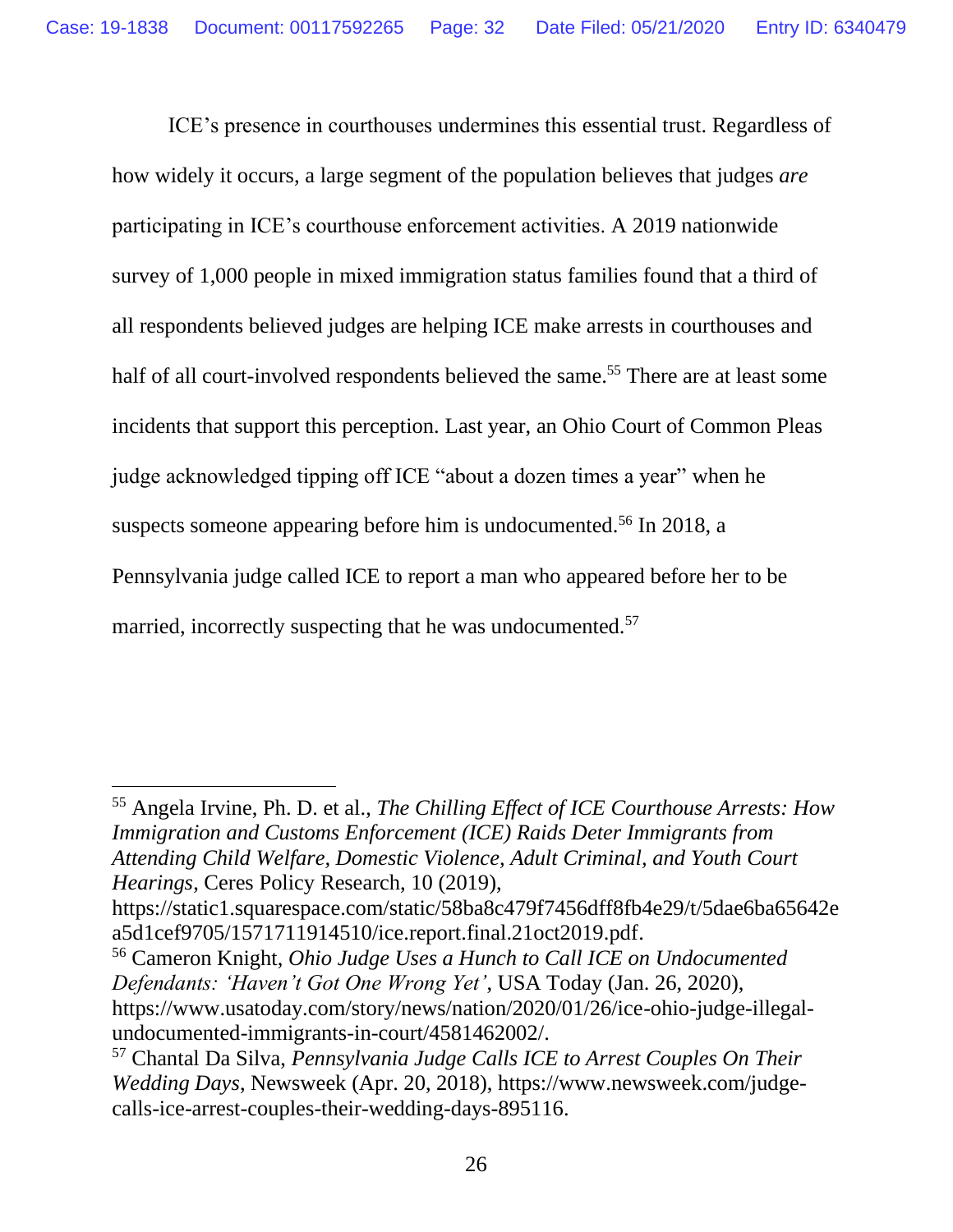Even when judges themselves are not facilitating immigration enforcement at courthouses, the involvement of other officials in the state's justice system likely contributes to the perception that courts are willing participants. In Washington State, for example, some local prosecutors have an informal agreement with federal immigration officers to share the court's docket, including identifying information and hearing schedules. <sup>58</sup> In other states, ICE personnel have appeared at courthouses on the limited days when Spanish interpreters were available, "question[ing] and detain[ing] people in court who do not speak English or look Latino."<sup>59</sup>

Under these circumstances, public confidence in the judiciary as a fair and independent branch of government that provides justice to all communities is under threat.

### **CONCLUSION**

<span id="page-32-0"></span>For the foregoing reasons, Amici join in asking this Court to affirm the district court's grant of a preliminary injunction barring the Defendants-Appellants

<sup>58</sup> University of Washington Center for Human Rights, *Justice Compromised: Immigration Arrests at Washington State Courthouses* (Oct. 16, 2019), https://jsis.washington.edu/humanrights/2019/10/16/ice-cbp-courthouse-arrests/. <sup>59</sup> Letter from Members of Congress to Hon. Jeh Johnson, Secretary of the U.S. Dep't of Homeland Security, May 28, 2014,

https://gwenmoore.house.gov/uploads/letter%20to%20secretary%20jeh%20johnso n%20immigrant%20courthouse%20targeting%205.28.14.pdf.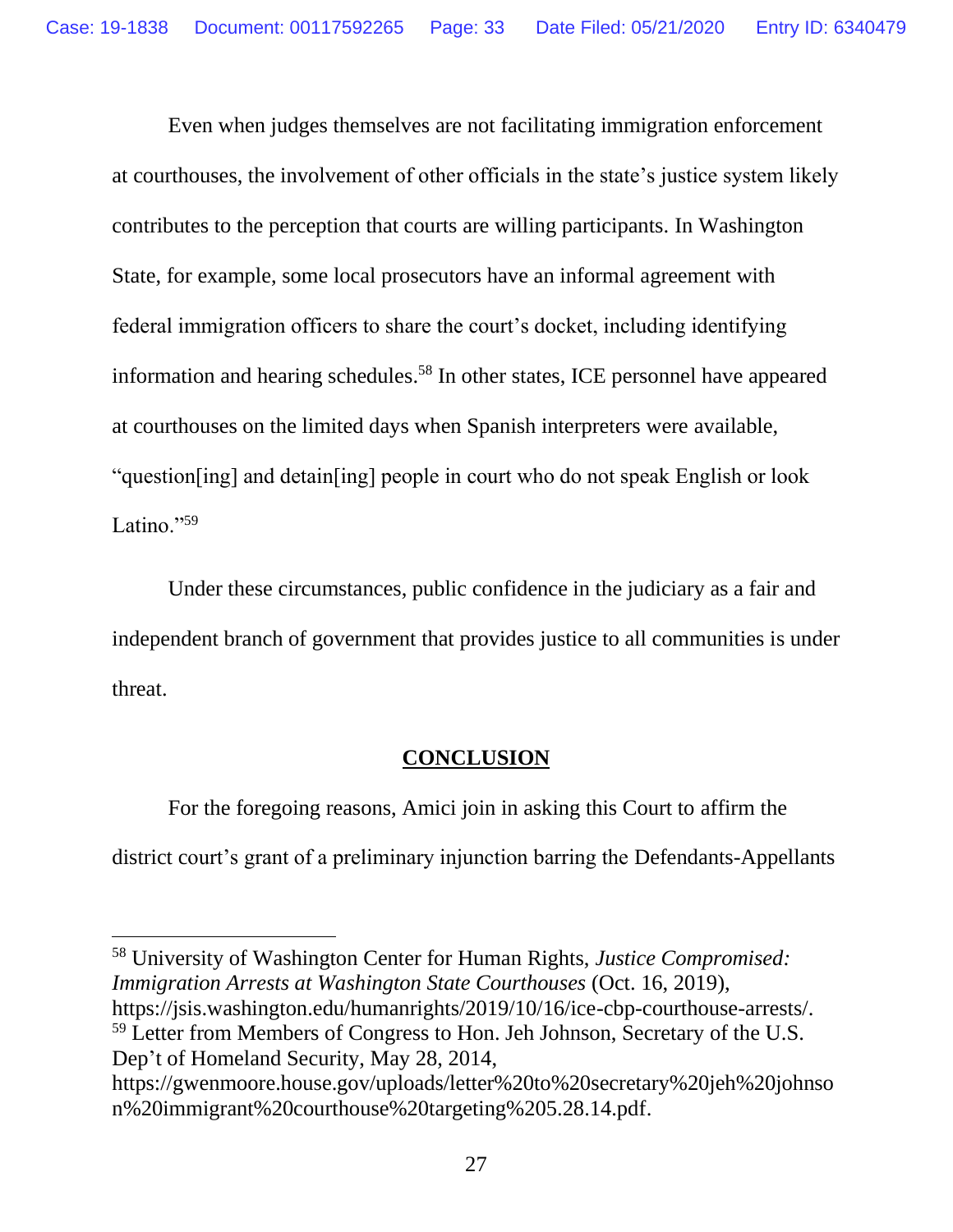from conducting civil immigration arrests of persons going to, attending, or leaving

Massachusetts courthouses on official business.

Dated: May 21, 2020 Respectfully submitted,

By: */s/ Douglas E. Keith*

 Douglas E. Keith Bar No. 1192712 Alicia L. Bannon Brennan Center for Justice at NYU School of Law 120 Broadway, Suite 1750 New York, NY 10271-0202 (646) 292-8310 keithd@brennan.law.nyu.edu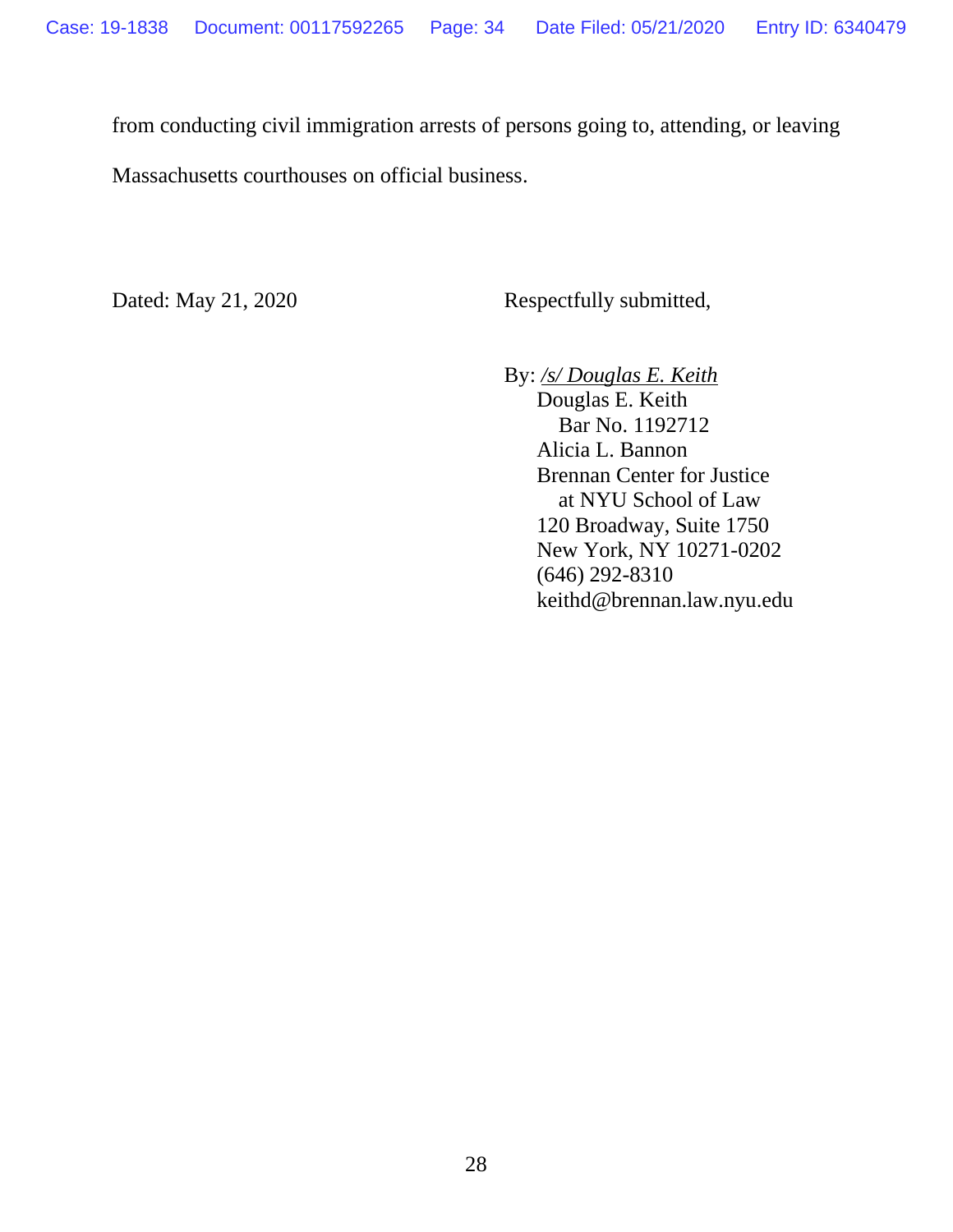#### **APPENDIX: LIST OF AMICI**

<span id="page-34-0"></span>**Hon. Roderick L. Ireland**: Former Chief Justice, Massachusetts Supreme Judicial Court; former Associate Justice, Massachusetts Supreme Judicial Court; former Associate Justice, Massachusetts Appeals Court; former Judge, Boston Juvenile Court

**Hon. Margot G. Botsford**: Former Associate Justice, Massachusetts Supreme Judicial Court; former Associate Justice, Massachusetts Superior Court

**Hon. Fernande R.V. Duffly**: Former Associate Justice, Massachusetts Supreme Judicial Court; former Associate Justice, Massachusetts Appeals Court; former Associate Justice, Massachusetts Probate and Family Court

**Hon. Geraldine S. Hines**: Former Associate Justice, Massachusetts Supreme Judicial Court; former Associate Justice, Massachusetts Appeals Court; former Associate Justice, Massachusetts Superior Court

**Hon. Barbara A. Dortch-Okara:** Former Chief Justice for Administration and Management of the Massachusetts Trial Court; Former Associate Justice, Massachusetts Superior Court; Former Judge, Boston Municipal Court

**Hon. Suzanne V. DelVecchio**: Former Chief Justice, Massachusetts Superior Court

**Hon. Carol S. Ball**: Former Associate Justice, Massachusetts Superior Court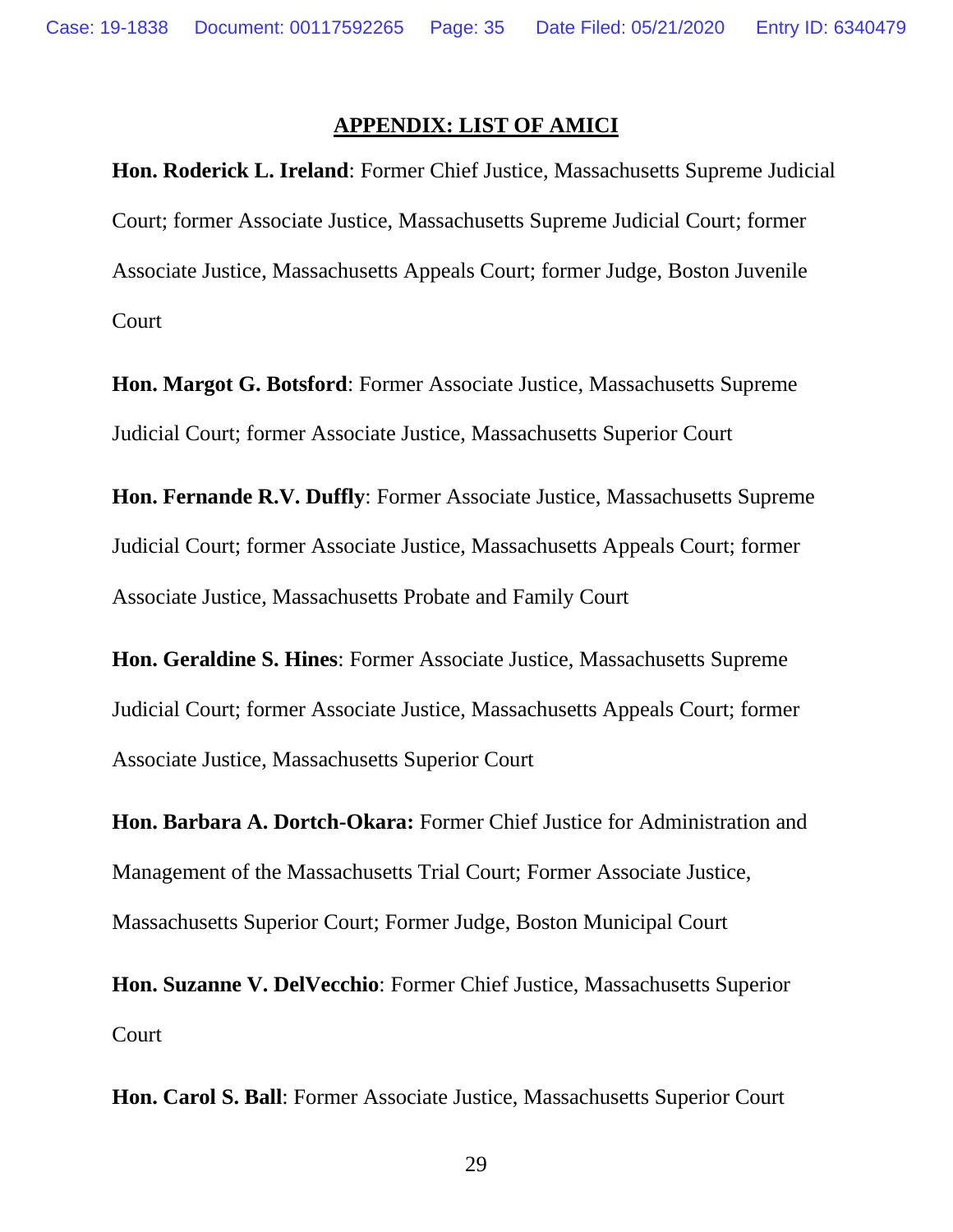**Hon. Thomas P. Billings**: Former Associate Justice, Massachusetts Superior Court

**Hon. Nonnie S. Burnes**: Former Associate Justice, Massachusetts Superior Court

**Hon. Paul A. Chernoff**: Former Associate Justice, Massachusetts Superior Court

**Hon. John C. Cratsley**: Former Associate Justice, Massachusetts Superior Court

**Hon. Leslie E. Harris**: Former Associate Justice, Suffolk Juvenile Court

**Hon. Bertha D. Josephson**: Former Associate Justice, Massachusetts Superior Court; former Judge, Chicopee District Court

**Hon. Christopher J. Muse**: Former Associate Justice, Massachusetts Superior Court

**Hon. Regina L. Quinlan Doherty**: Former Associate Justice, Massachusetts Superior Court

**Hon. Ernest L. Sarason, Jr.**: Former Associate Justice, Massachusetts District Court; former Associate Justice, Boston Municipal Court

**Hon. Charles T. Spurlock**: Former Associate Justice, Massachusetts Superior Court; former Associate Justice, Massachusetts District Court

**Hon. Paul E. Troy**: Former Associate Justice, Massachusetts Superior Court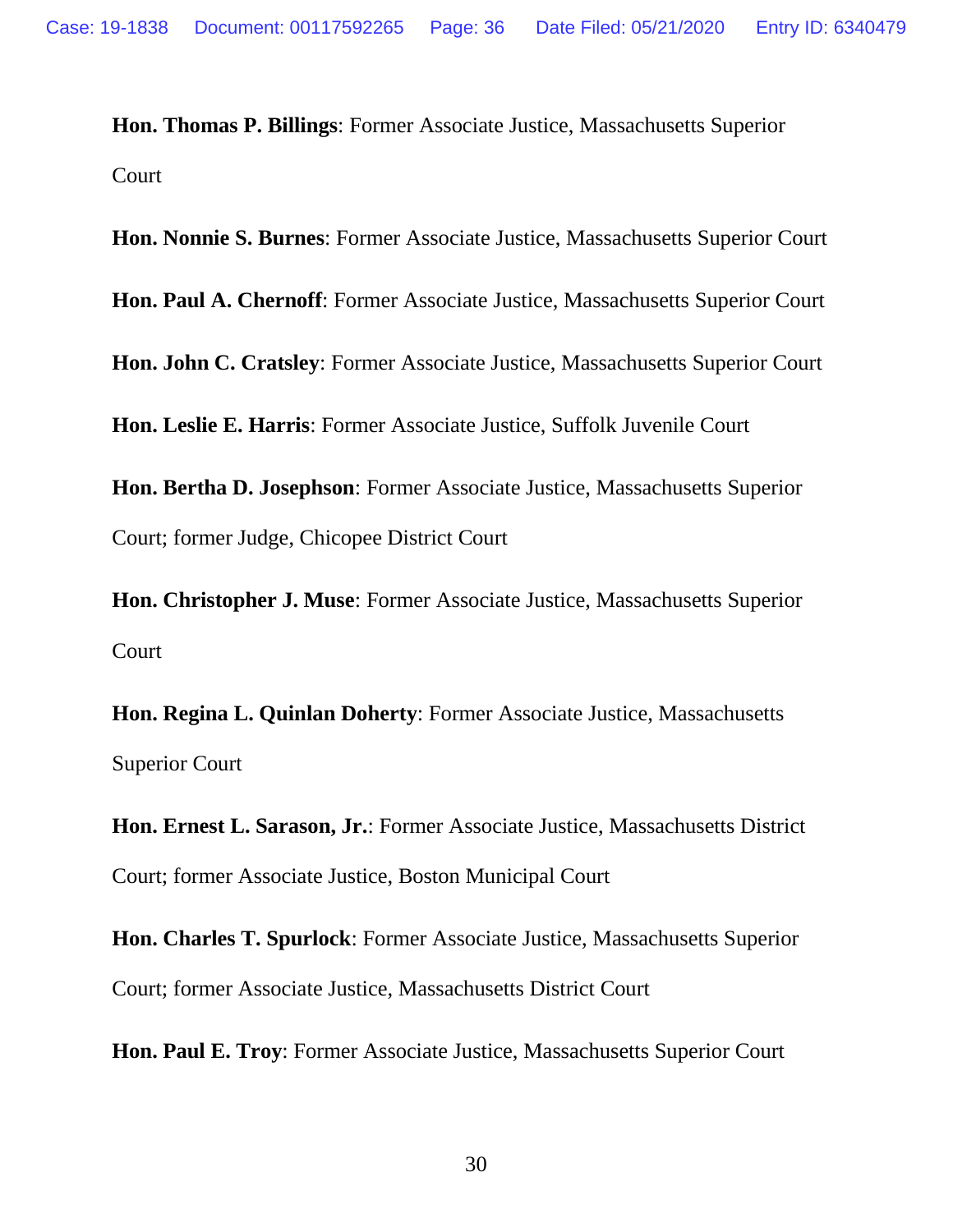## **Hon. Margaret A. Zaleski**: Former Associate Justice, Massachusetts District

Court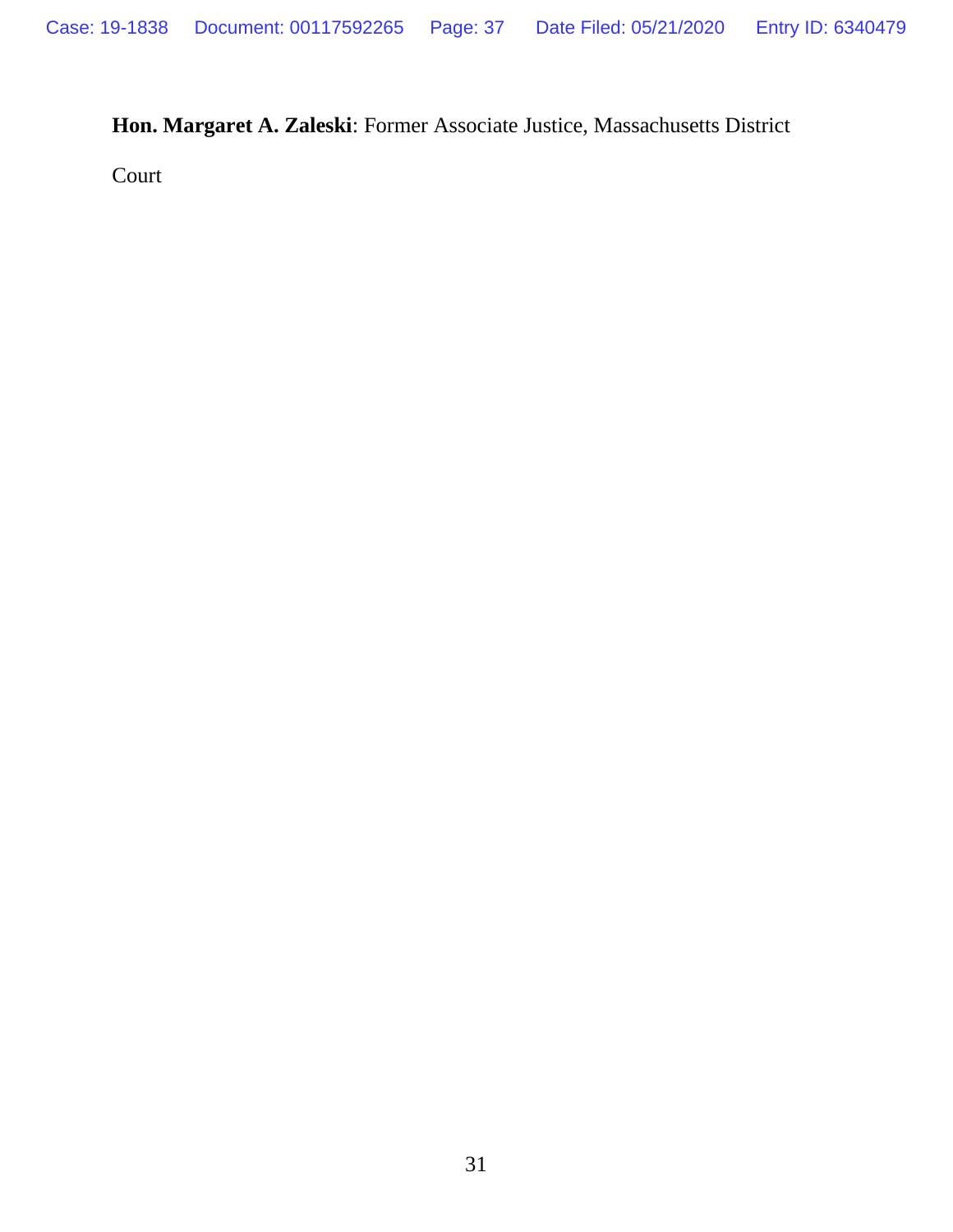#### **CERTIFICATE OF COMPLIANCE**

The undersigned counsel certifies compliance of the foregoing amicus brief with the following requirements of the Federal Rules of Appellate Procedure and the Local Rules of this Court.

- 1. This brief complies with the type-volume limitation of Fed. R. App. P.  $32(a)(7)(B)$  and  $29(a)(5)$ , because this brief contains 6,326 words, including footnotes and appendix, but excluding the parts of the brief exempted by Fed. R. App. P.  $32(a)(7)(B)(iii)$ .
- 2. This brief complies with the typeface requirements of Fed. R. App. P.  $32(a)(5)$  and the type style requirements of Fed. R. App. P.  $32(a)(6)$ because this brief has been prepared in a proportionally spaced typeface using Microsoft Word 2016 in Times New Roman 14-point font.

Dated: May 21, 2020 Respectfully submitted,

 By: */s/ Douglas E. Keith* Douglas E. Keith Alicia L. Bannon Brennan Center for Justice at NYU School of Law 120 Broadway, Suite 1750 New York, NY 10271-0202 (646) 292-8310 keithd@brennan.law.nyu.edu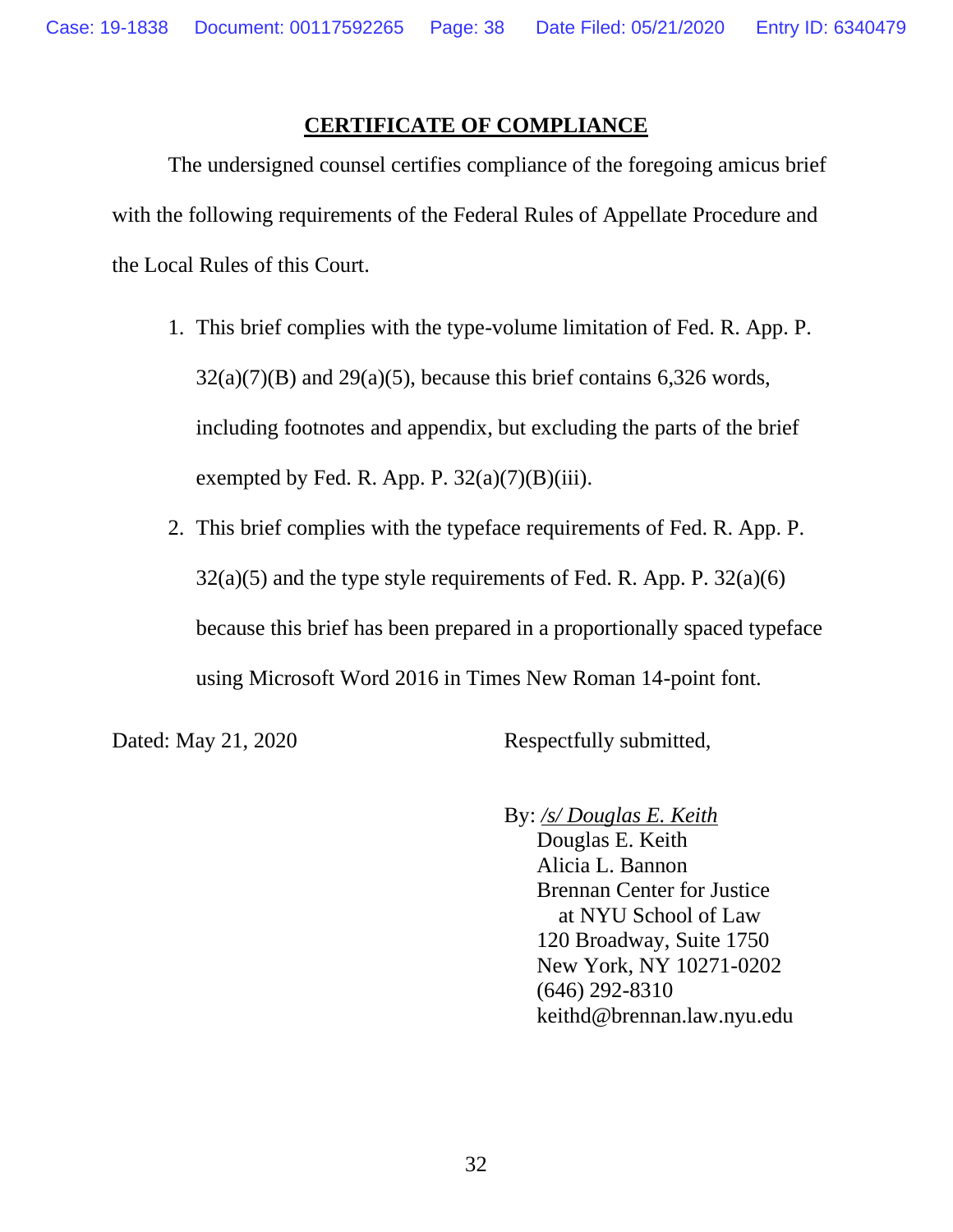#### **CERTIFICATE OF SERVICE**

I hereby certify that on May 21, 2020, I electronically filed the foregoing

document with the Clerk of the United States Court of Appeals for the First Circuit

by using the CM/ECF system. Counsel in the case are registered CM/ECF users

and such service will be accomplished by the CM/ECF system.

Katherine M. Fahey Christopher J.C. Herbert Alicia Rubio Daryl L. Wiesen David Zimmer Goodwin Procter LLP 100 Northern Avenue Boston, MA 02210

Wendy S. Wayne Committee for Public Counsel Services 21 McGrath Highway, 2nd Floor Somerville, MA 02143

Oren Nimni Lawyers' Committee for Civil Rights 61 Batterymarch Street, 5th Floor Boston, MA 02110

Rayford A. Farquhar Donald Campbell Lockhart Eve A. Piemonte Michael P. Sady U.S. Attorney's Office 1 Courthouse Way, Suite 9200 Boston, MA 02210